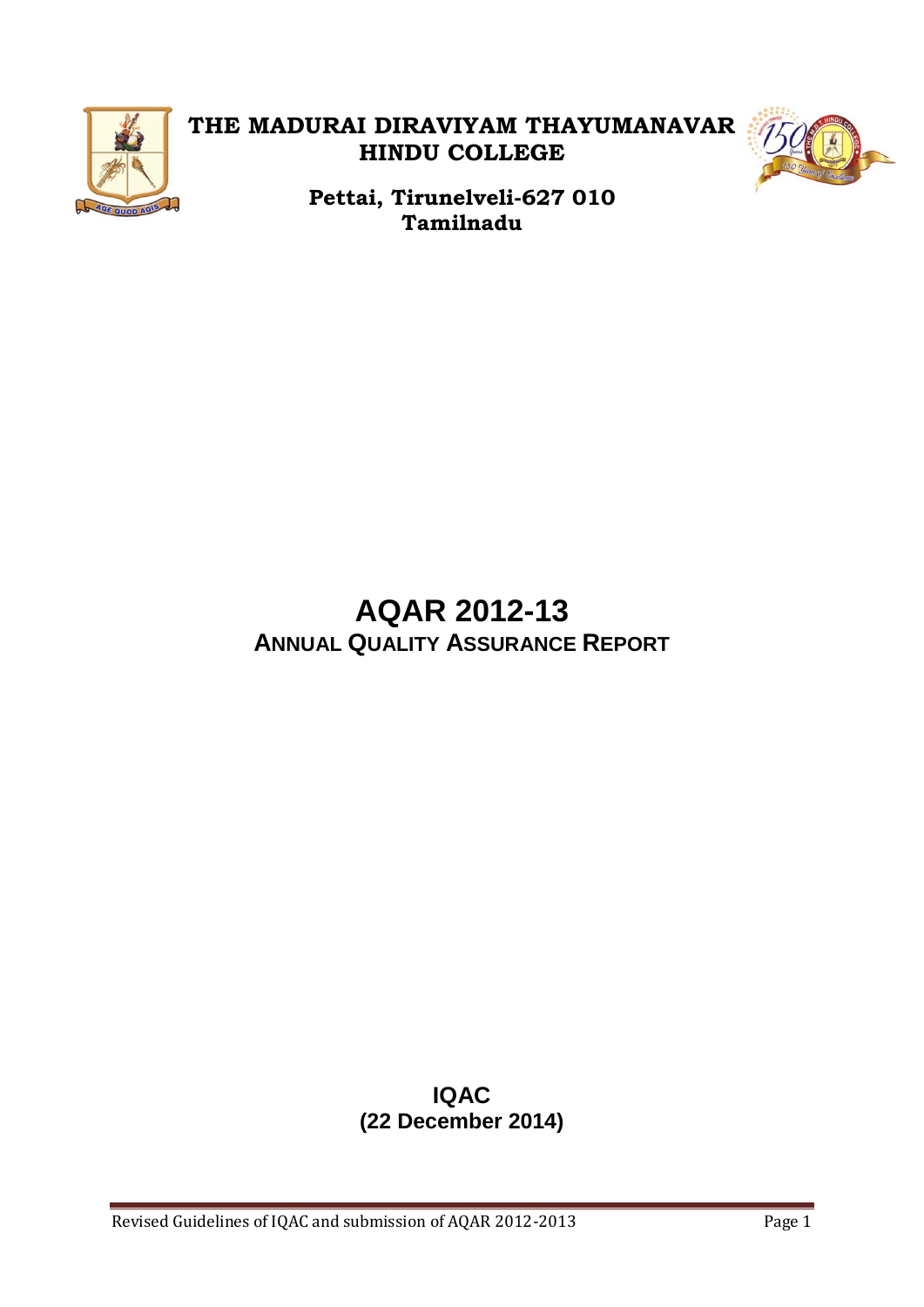#### **Part-A**

## **I. Details of the Institution**

| 1.1 Name of the Institution :          |                | The Madurai Diraviyam<br>Thayumanavar Hindu<br>College.                    |
|----------------------------------------|----------------|----------------------------------------------------------------------------|
| 1.2 Address Line 1                     | $\ddot{\cdot}$ | The M.D.T.Hindu College,<br>Pettai,<br>Tirunelyeli-627 006.<br>Tamilnadu.  |
| Address Line 2                         |                | The M.D.T.Hindu College,<br>Pettai,<br>Tirunelyeli-627 006.<br>Tamil Nadu. |
| City/Town                              |                | Tirunelveli.                                                               |
| <b>State</b>                           |                | Tamilnadu.                                                                 |
| Pin Code                               |                | 627 006                                                                    |
| Institution e-mail address:            |                | $mdt$ hinducollege@gmail.com                                               |
| Contact Nos.                           |                | Principal (Per.) : 23 42 914<br>Office<br>: 2342054                        |
| Name of the Head of the<br>Institution |                | Dr.P.Chinnathambi                                                          |
| Tel.No. with STD Code :                |                | Principal (Per.): 0462-23 42 914<br>Office<br>: 0462-23 42 054             |
| Mobile                                 |                | 9486 286 079                                                               |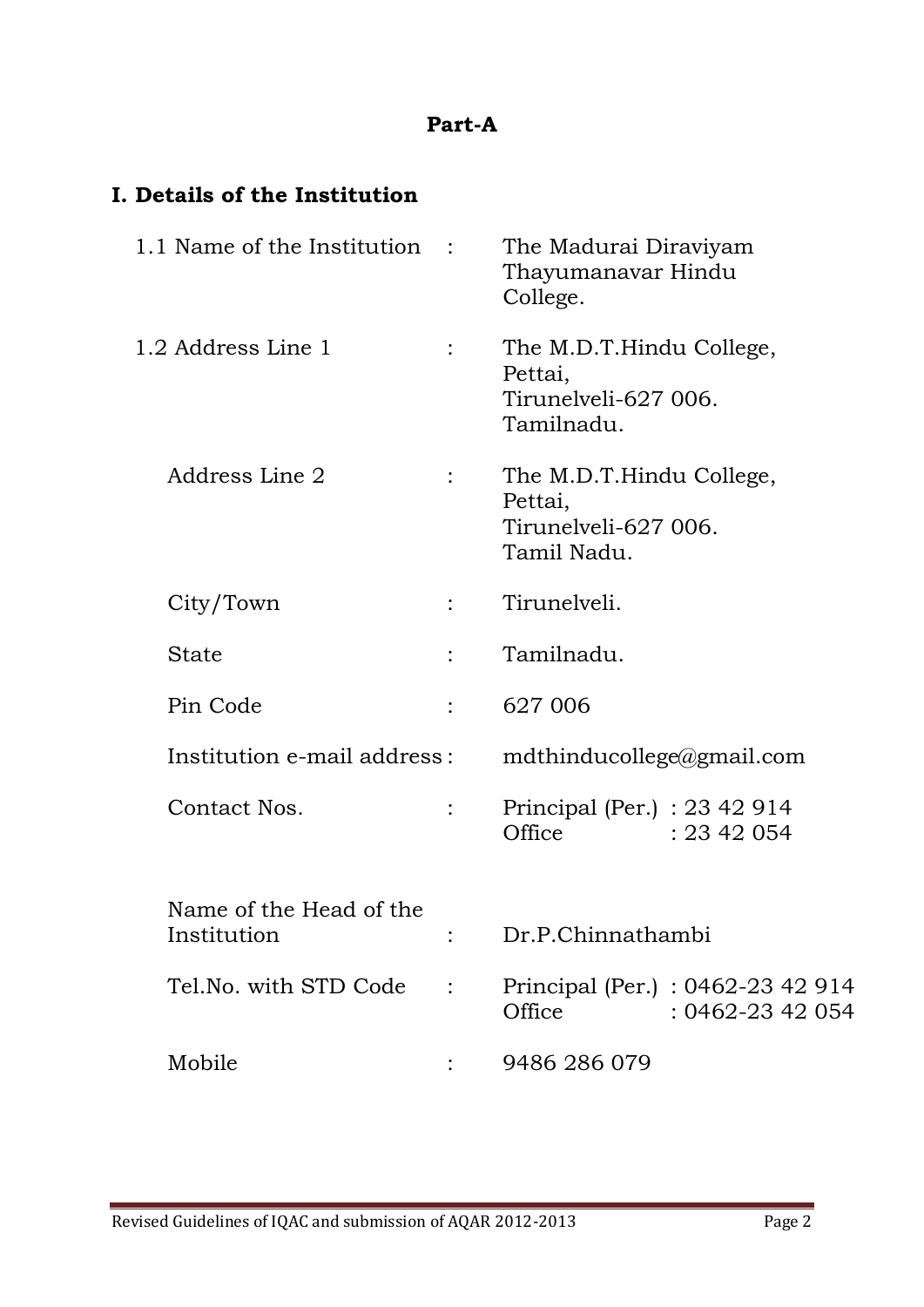| Name of the<br>IQAC Co-ordinator               |                | Mr.R.Johnson Victor Babu |
|------------------------------------------------|----------------|--------------------------|
| Mobile                                         |                | 9994 266 503             |
| IQAC e-mail address                            | $\ddot{\cdot}$ | mdtigac@gmail.com        |
| 1.3<br>NAAC Track ID<br>(For ex.MHCOGN 18879): |                | EC/36/024                |
| 1.4 Website address                            | $\ddot{\cdot}$ | www.mdthinducollege.org  |
| Web-link of the AQAR                           |                |                          |

http://www.mdthinducollege.org/AQAR201213.pdf

For ex.http://www.ladkeanecollege.edu.in/AQAR201213.doc

1.5 Accreditation Details :

| Sl.No.         | Cycle                 | Grade | <b>CGPA</b> | Year of<br>Accreditation | Validity<br>Period |
|----------------|-----------------------|-------|-------------|--------------------------|--------------------|
|                | $1st$ Cycle           | $B++$ | 80.05       | May 20,2005              | 5 Years            |
| $\overline{2}$ | $2nd$ Cycle           | Β     | 2.56        | November<br>30,2011      | 5 Years            |
| 3              | 3rd Cycle             |       |             |                          |                    |
| 4              | 4 <sup>th</sup> Cycle |       |             |                          |                    |

- 1.6 Date of Establishment of IQAC DD/MM/YYYY : 06/07/2005
- 1.7 AQAR for Year (for example 2010-11) : 2012-2013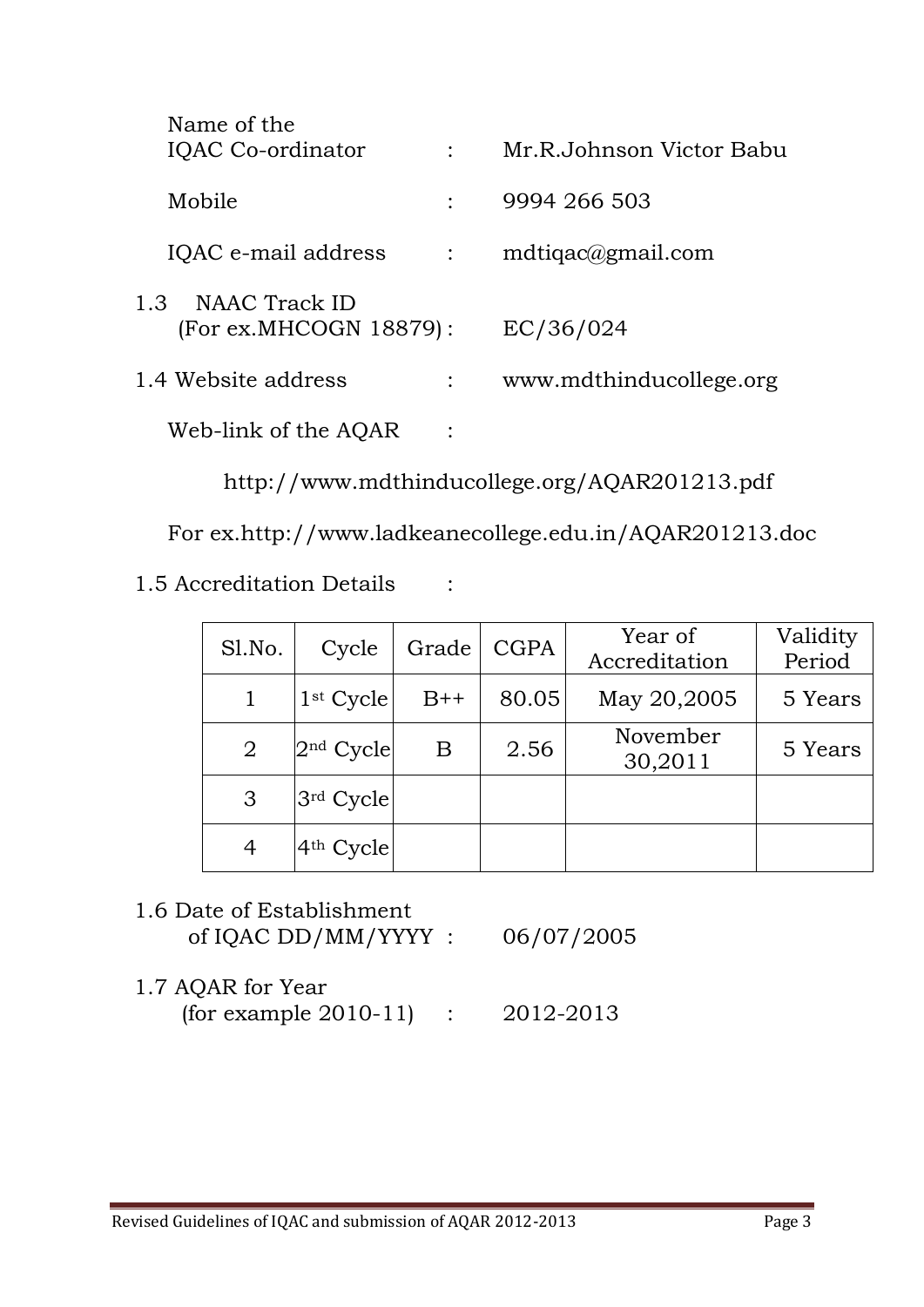- 1.8 Details of the previous year's AQAR submitted to NAAC after the latest Assessment and Accreditation by NAAC (for example AQAR 2010-11 submitted to NAAC on 12-10-2011)
	- i. AQAR 2011-2012 submitted to NAAC on 30.09.2012
	-
	-
	-
	- ii. AQAR (DD/MM/YYYY) iii. AQAR (DD/MM/YYYY)
	- iv. AQAR (DD/MM/YYYY)
- 

1.9 Institutional Status

| University            | State                                                                         | Central  |                               | Deemed             |                        | Private |  |
|-----------------------|-------------------------------------------------------------------------------|----------|-------------------------------|--------------------|------------------------|---------|--|
|                       | <b>Affiliated College</b>                                                     | Yes      |                               | N <sub>o</sub>     |                        |         |  |
|                       | <b>Constituent College</b>                                                    | Yes      |                               | N <sub>o</sub>     |                        |         |  |
|                       | Autonomous College                                                            | Yes      |                               | N <sub>o</sub>     |                        |         |  |
|                       | Regulatory Agency approved Institution Yes<br>(eg. AICTE, BCI, MCI, PCI, NCI) |          |                               |                    | No                     |         |  |
|                       | Type of Institution Coeducation                                               |          |                               | Men                | Women                  |         |  |
|                       |                                                                               | Urban    |                               | Rural              | Tribal                 |         |  |
|                       | <b>Financial Status</b>                                                       |          |                               |                    |                        |         |  |
| Grant-in-aid          | M                                                                             | UGC2(f)  |                               | UGC12B             |                        |         |  |
|                       | Grant-in-aid+Self Financing                                                   |          |                               |                    | Totally Self-financing |         |  |
|                       | 1.10 Type of Faculty/Programme                                                |          |                               |                    |                        |         |  |
| Arts                  | Science                                                                       |          | Commerce $\bigvee$ Law $\Box$ |                    |                        |         |  |
| PEI (Phys Edu)        |                                                                               | TEI(Edu) |                               | $\Box$ Engineering |                        |         |  |
| <b>Health Science</b> |                                                                               |          | Management                    |                    |                        |         |  |
| Other (Specify)       |                                                                               |          |                               |                    |                        |         |  |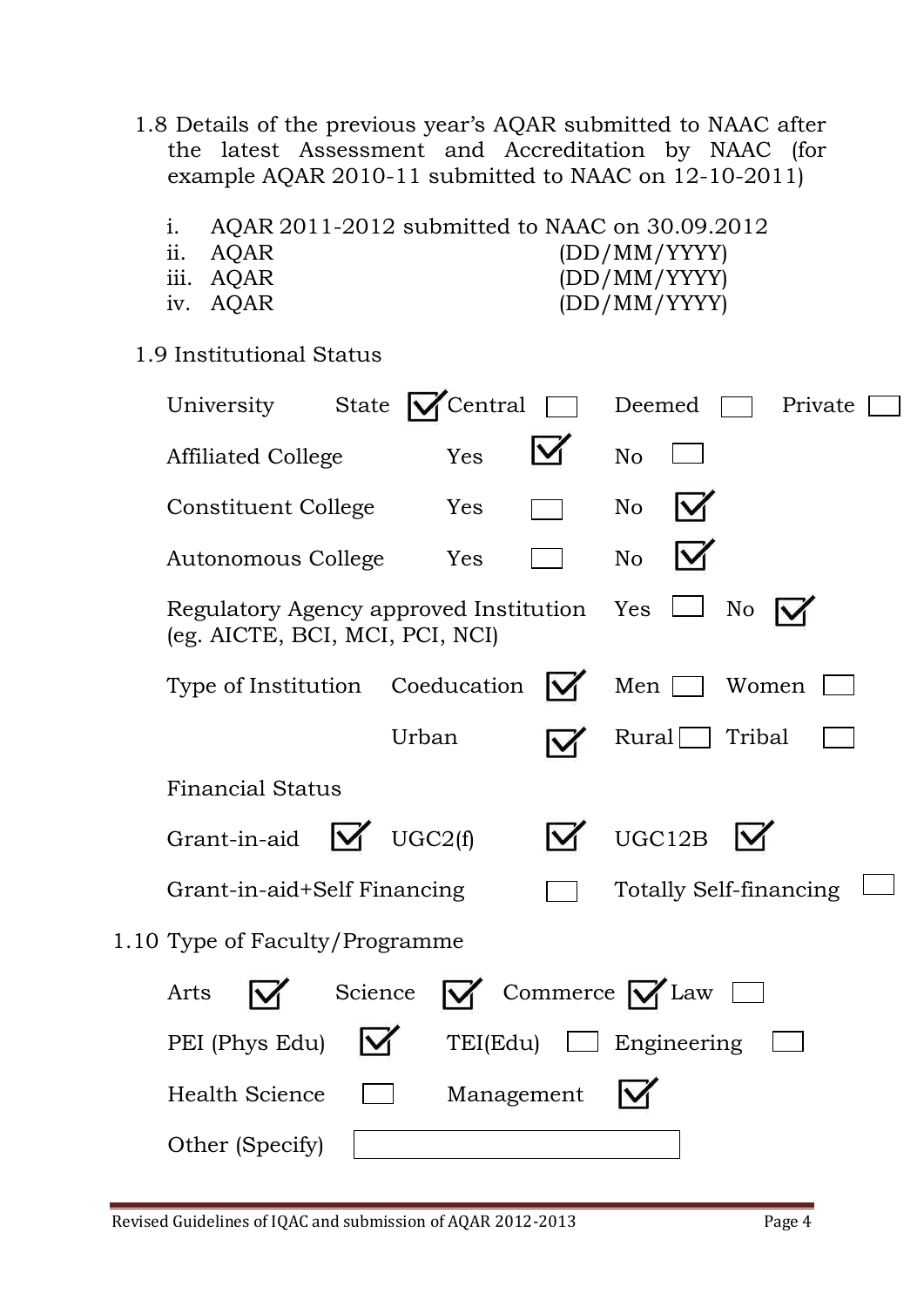1.11 Name of the Affiliating University (for the College)

Manonmaniam Sundaranar University

1.12 Special status conferred by Central/State Government-UGC/CSIR/DST/DBT/ICMR etc

| Autonomy by State/Central Govt.          |                |           |
|------------------------------------------|----------------|-----------|
| /University                              | $\ddot{\cdot}$ | <b>NO</b> |
| University with potential for Excellence |                | <b>NO</b> |
| UGC-CPE                                  | $\ddot{\cdot}$ | <b>NO</b> |
| <b>DST Star Scheme</b>                   | $\bullet$      | <b>NO</b> |
| UGC-CE                                   | $\bullet$      | <b>NO</b> |
| UGC-Special Assistance Programme         |                | <b>NO</b> |
| DST-FIST                                 |                | <b>NO</b> |
| UGC-Innovative PG programmes             |                | <b>NO</b> |
| Any other (Specify)                      | $\bullet$      | <b>NO</b> |
| <b>UGC-COP Programmes</b>                | $\bullet$      | <b>NO</b> |
|                                          |                |           |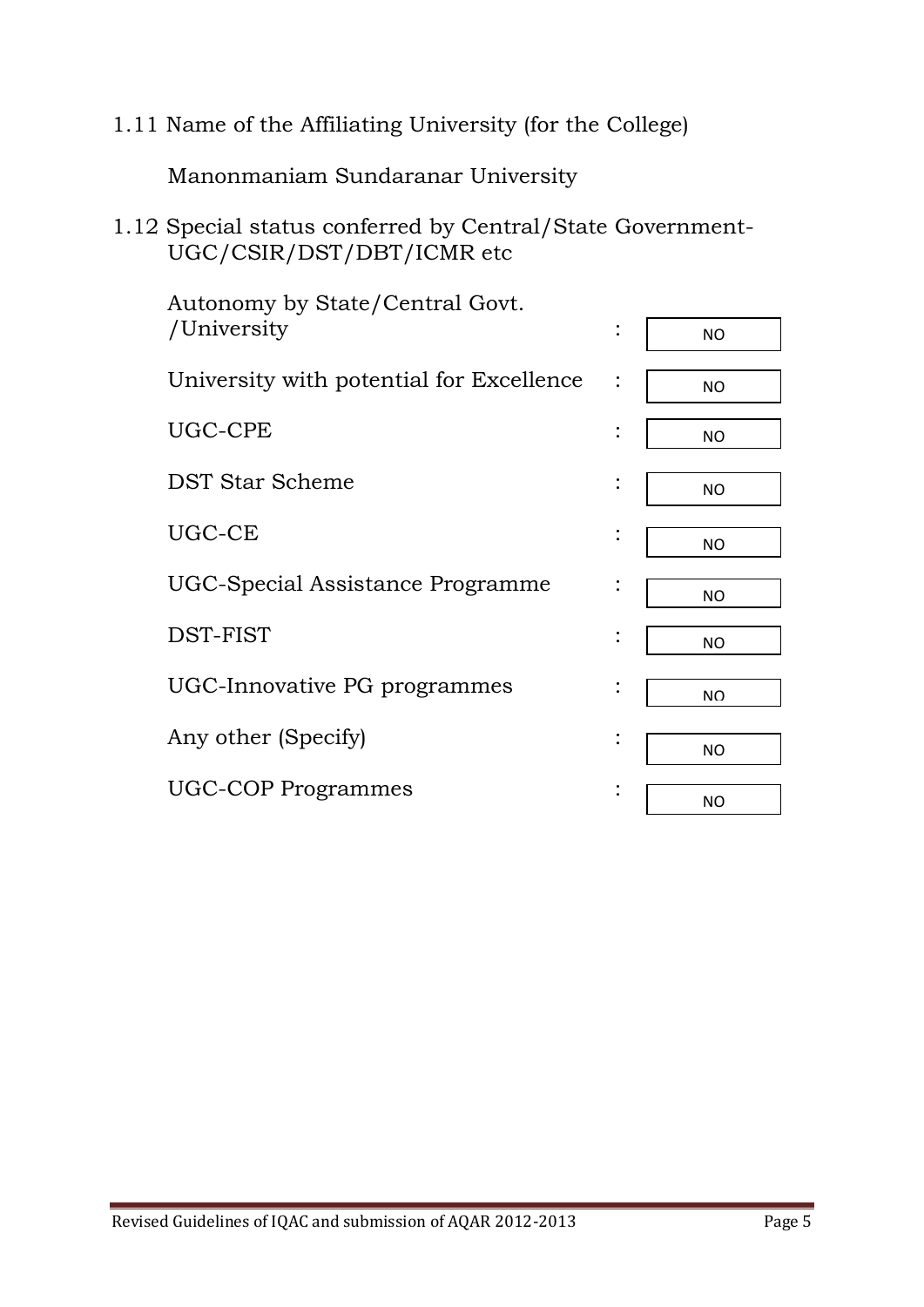## 2. **IQAC Composition and Activities**

| 2.1 No. of Teachers                                               |                | 5                     |
|-------------------------------------------------------------------|----------------|-----------------------|
| 2.2 No. of Administrative/                                        |                |                       |
| <b>Technical Staff</b><br>2.3 No. of Students                     |                | $\mathbf{1}$<br>Nil   |
| 2.4 No. of Management representatives                             | $\ddot{\cdot}$ | 2                     |
| 2.5 No. of Alumni                                                 |                | Nil                   |
| 2.6 No. of any other stakeholder and<br>community representatives |                | 2                     |
| 2.7 No. of Employers/Industrialists                               | $\ddot{\cdot}$ | Nil                   |
| 2.8 No of other External Experts                                  |                | Nil                   |
| 2.9 Total No. of members                                          |                | 12 Steering Committee |
| 2.10 No. of IQAC meeting held                                     |                | $\overline{2}$        |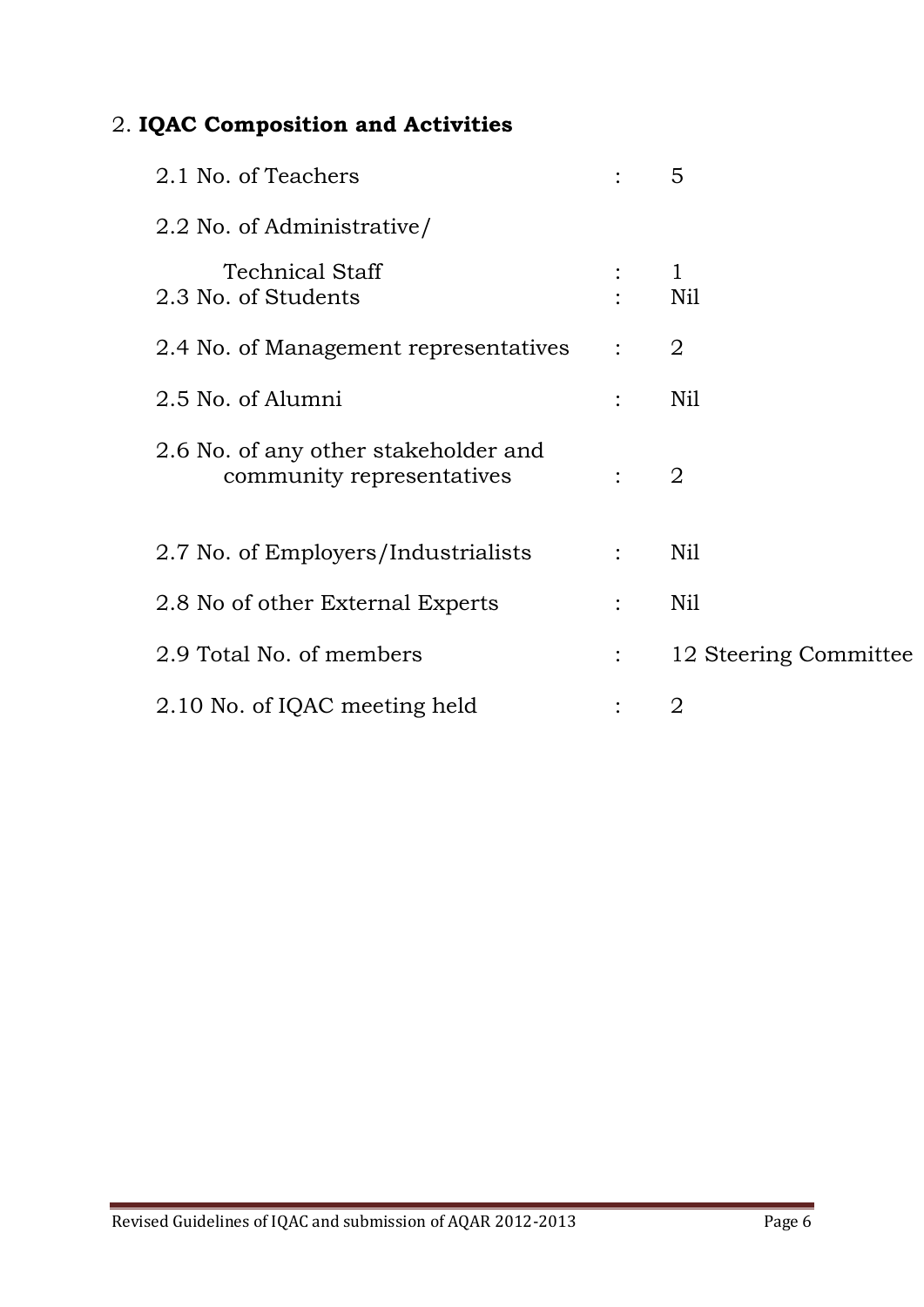| 2.11 No. of meetings with various<br>stakeholders                                                           |                                         |
|-------------------------------------------------------------------------------------------------------------|-----------------------------------------|
| 8<br>No.                                                                                                    | Faculty<br>6                            |
| Non-Teaching Staff Students                                                                                 | Alumni                                  |
| 2<br>Others                                                                                                 |                                         |
| 2.12 Has IQAC received any funding from UGC during the year?                                                |                                         |
| Yes                                                                                                         | <b>No</b>                               |
| If yes, mention the amount                                                                                  |                                         |
| 2.13 Seminars and Conference (only quality related)<br>No.<br><sub>of</sub><br>(i)<br>organized by the IQAC | Seminars/Conferences/Workshops/Symposia |
| Total Nos.                                                                                                  | International                           |
| <b>National</b>                                                                                             | <b>State</b>                            |
| Institutional Level                                                                                         |                                         |
| (ii) Themes                                                                                                 |                                         |
| 2.14 Significant Activities and contributions made by IQAC                                                  |                                         |
| 1. Electronic-via-sharing                                                                                   |                                         |

- 2. Computer Training to Office Staff
- 3. E-Library
- 4. New Journal Section
- 5. Smart Classes
- 6. Establishment of UGC Schemes Office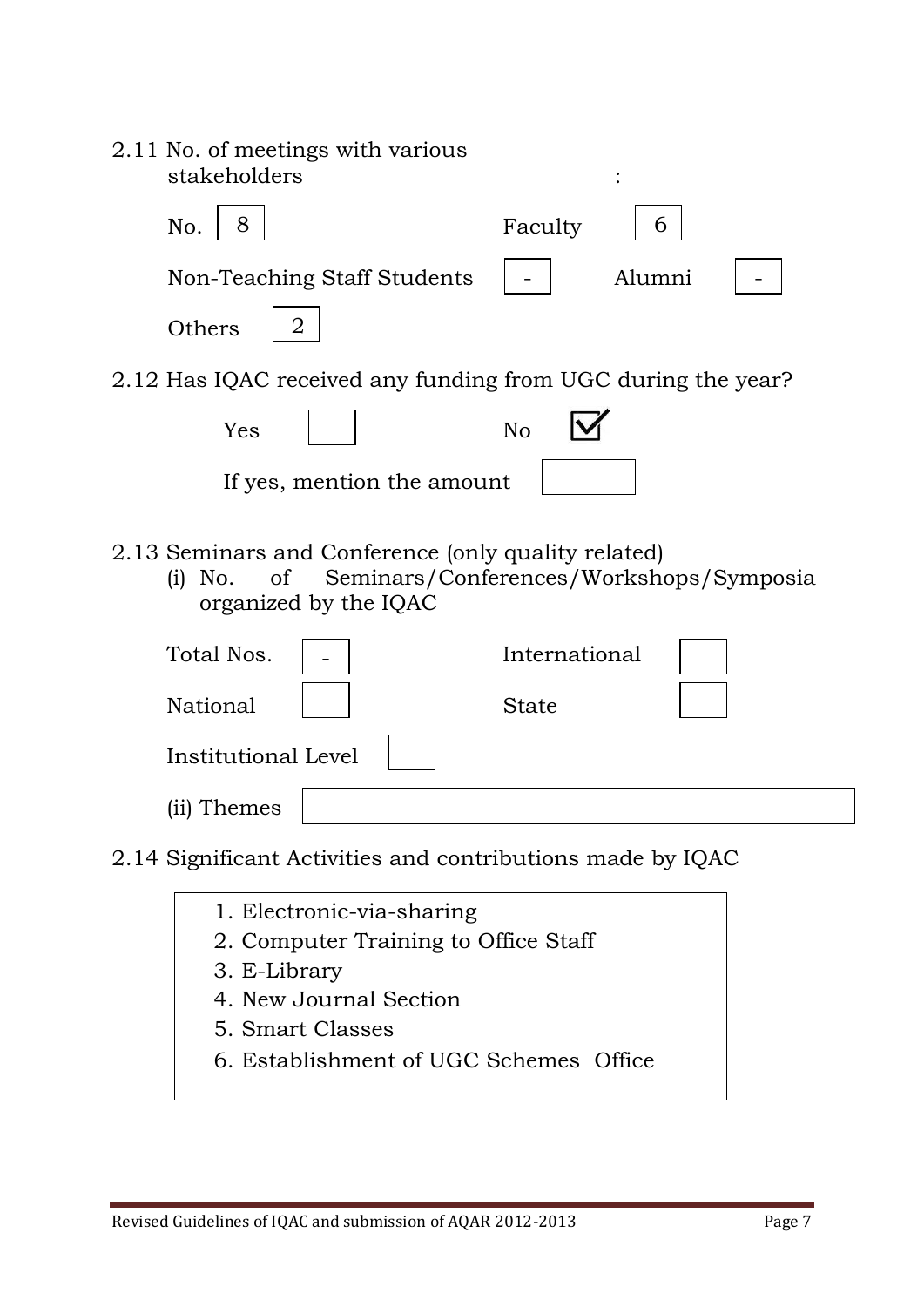## 2.15 Plan of Action by IQAC /Outcome

The plan of action chalked out by the IQAC in the beginning of the year towards quality enhancement and the outcome achieved by the end of the year\*

| Plan of Action             | Achievements |
|----------------------------|--------------|
| 1. Electronic-via-sharing  |              |
| 2. Computer Training to    | Fulfilled    |
| <b>Office Staff</b>        | Fulfilled    |
| 3. Library Automation      |              |
|                            | Fulfilled    |
| 4. E-Library               | Fulfilled    |
| 5. New Journal Section     |              |
|                            | Fulfilled    |
| 6. Women Toilets           | Fulfilled    |
| 7. New Air-conditioners in |              |
| Computer Lab               | Fulfilled    |
| 8. Renovation of Zoology   |              |
| Laboratory                 |              |
| 9. Construction Leach Pit  | Fulfilled    |
|                            | Fulfilled    |
| 10. Purchase of Power      |              |
| Generator                  |              |
|                            | Fulfilled    |
| 11. Smart Classes          | Fulfilled    |
| 12. Purchase of Audio      |              |
| Equipments                 |              |
| 13. Establishment of UGC   | Fulfilled    |
| Schemes Office             | Fulfilled    |

\*Attach the Academic Calendar of the year as Annexure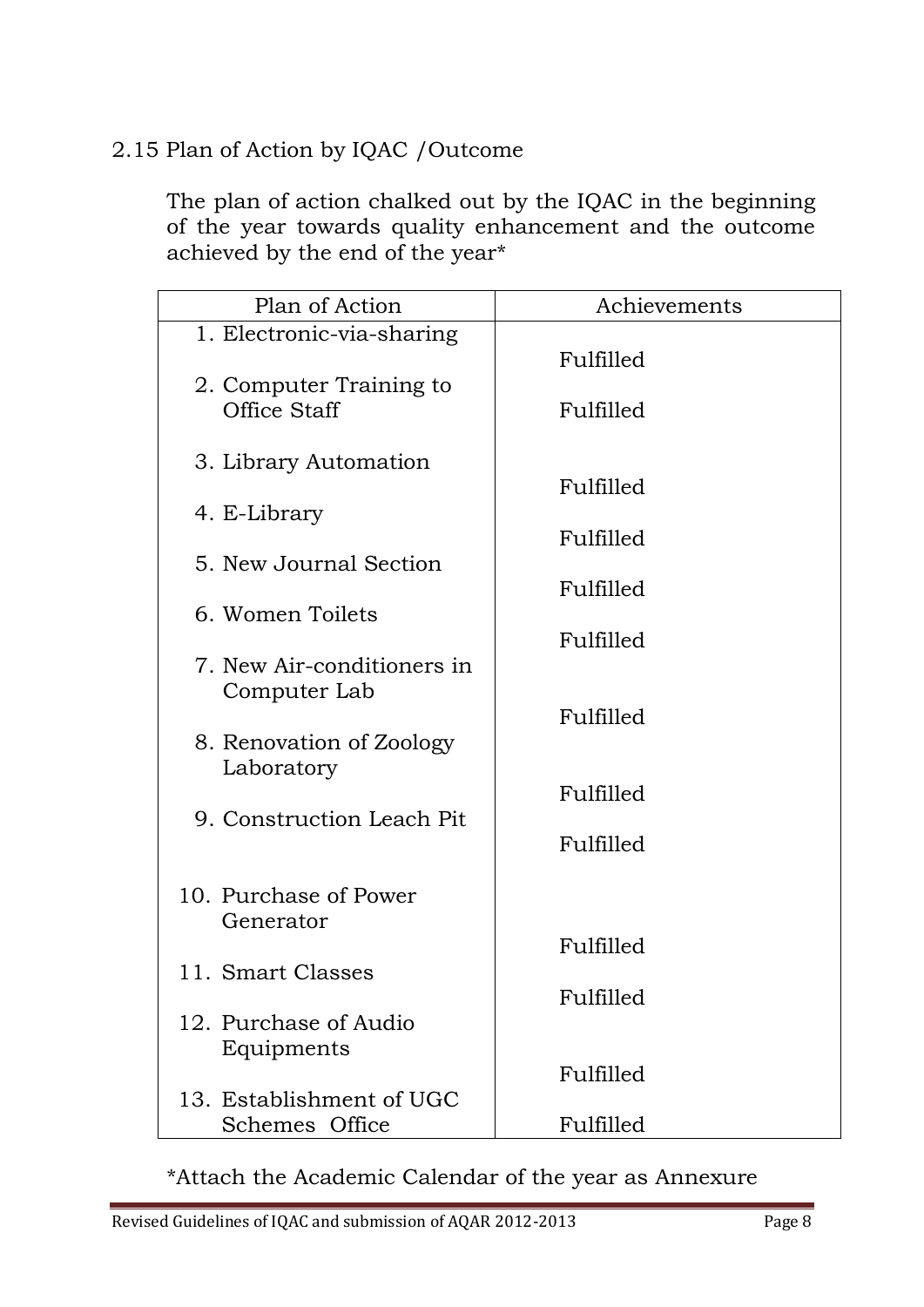2.15 Whether the AQAR was placed in statutory body



Provide the details of the action taken

The Steering Committee which consists of representatives from the Management discussed and approved the AQAR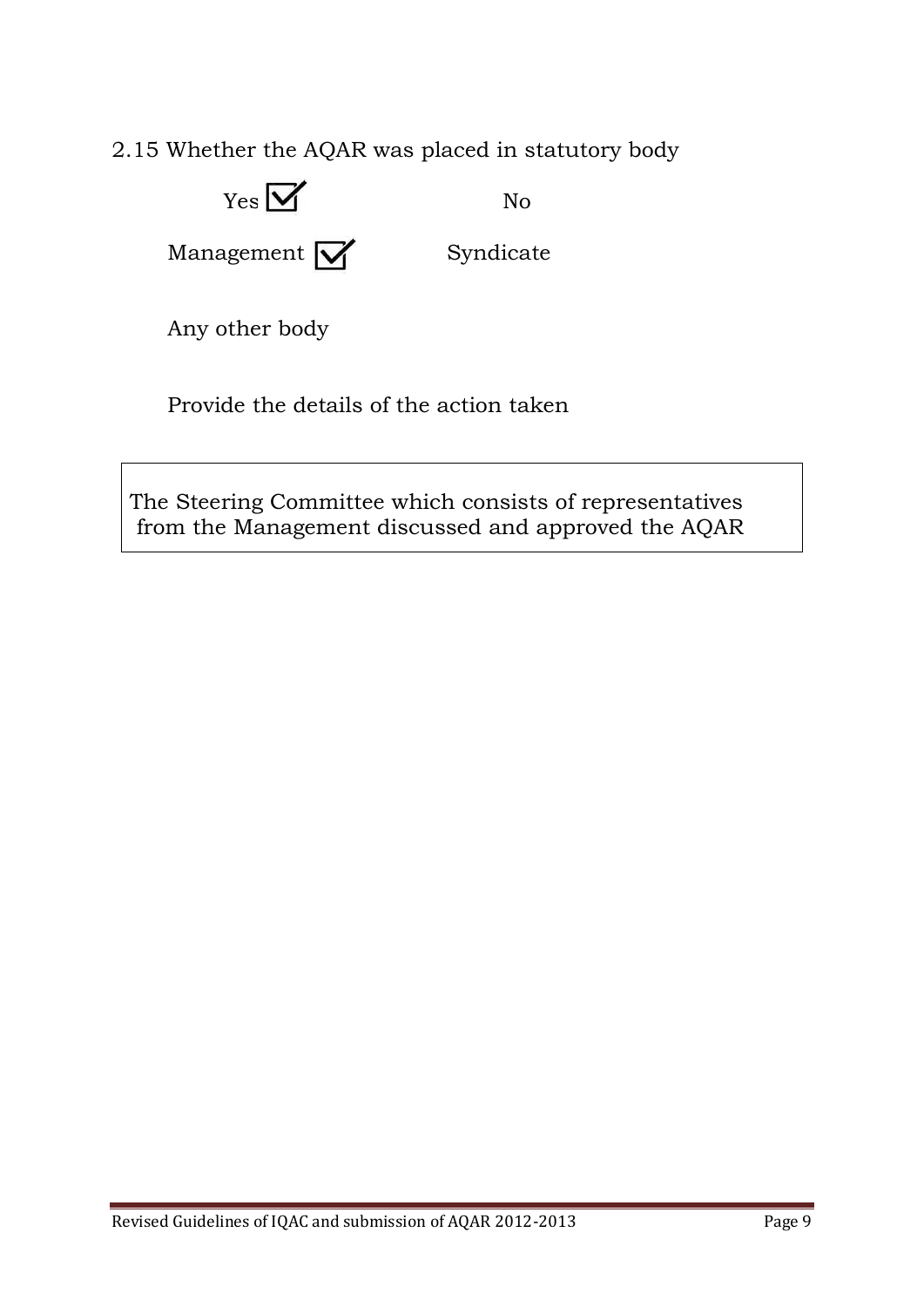#### **Part-B Criterion –I**

#### **1.Curricular Aspects**

1.1 Details about Academic Programmes

| Level of the<br>Programme | Number of<br>existing<br>Programmes | Number of<br>programmes<br>added<br>during the<br>year | Number of<br>self-<br>financing<br>programmes | Number of<br>value<br>added/Career<br>Oriented<br>programmes |
|---------------------------|-------------------------------------|--------------------------------------------------------|-----------------------------------------------|--------------------------------------------------------------|
| PhD                       | 4                                   |                                                        |                                               |                                                              |
| PG                        | 5                                   |                                                        |                                               |                                                              |
| <b>UG</b>                 | $\mathbf Q$                         |                                                        | 5                                             |                                                              |
| PG Diploma                |                                     |                                                        |                                               |                                                              |
| Advanced<br>Diploma       |                                     |                                                        |                                               |                                                              |
| Diploma                   |                                     |                                                        |                                               |                                                              |
| Certificate               | 6                                   |                                                        |                                               |                                                              |
| Others<br>M.Phil.,        |                                     |                                                        |                                               |                                                              |
| Total                     | 25                                  |                                                        | 6                                             |                                                              |

| Interdisciplinary | $\overline{\phantom{0}}$ | -                        | $\overline{\phantom{0}}$ |  |
|-------------------|--------------------------|--------------------------|--------------------------|--|
| Innova<br>ltive   | $\overline{\phantom{a}}$ | $\overline{\phantom{a}}$ | $\overline{\phantom{0}}$ |  |

## 1.2 (i) Flexibility of the Curriculum: CBCS (ii) Pattern of programmes:

| Pattern   | Number of programmes |
|-----------|----------------------|
| ⊦Semester |                      |
| Trimester |                      |
| Annual    |                      |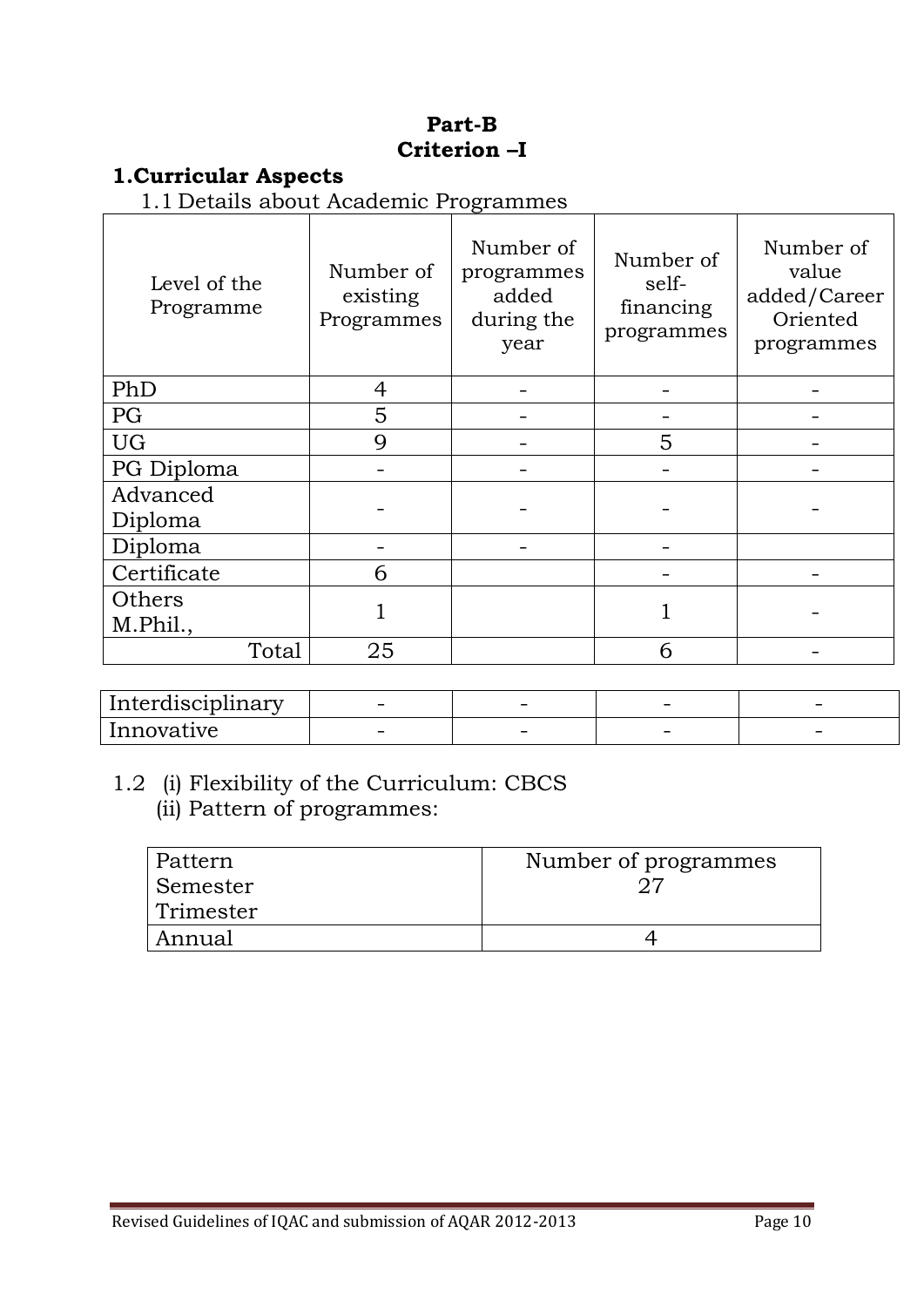| 1.3 Feedback from stakeholders*<br>(on all aspects)                |                                                                                                       | Alumni    |                               |  |
|--------------------------------------------------------------------|-------------------------------------------------------------------------------------------------------|-----------|-------------------------------|--|
| Parents                                                            |                                                                                                       | Employers | Students                      |  |
| Mode of feedback:                                                  |                                                                                                       |           |                               |  |
| Online                                                             | Manual $\mathsf{W}$                                                                                   |           | Co-operating schools (forPEI) |  |
| 1.4 Whether there is any revision/update of regulation or syllabi, | *Please provide an analysis of the feedback in the Annexure<br>If yes, mention their salient aspects. |           |                               |  |

University revises syllabus once in every three years.

1.5 Any new Department/Centre introduced during the year. If yes, give details.

No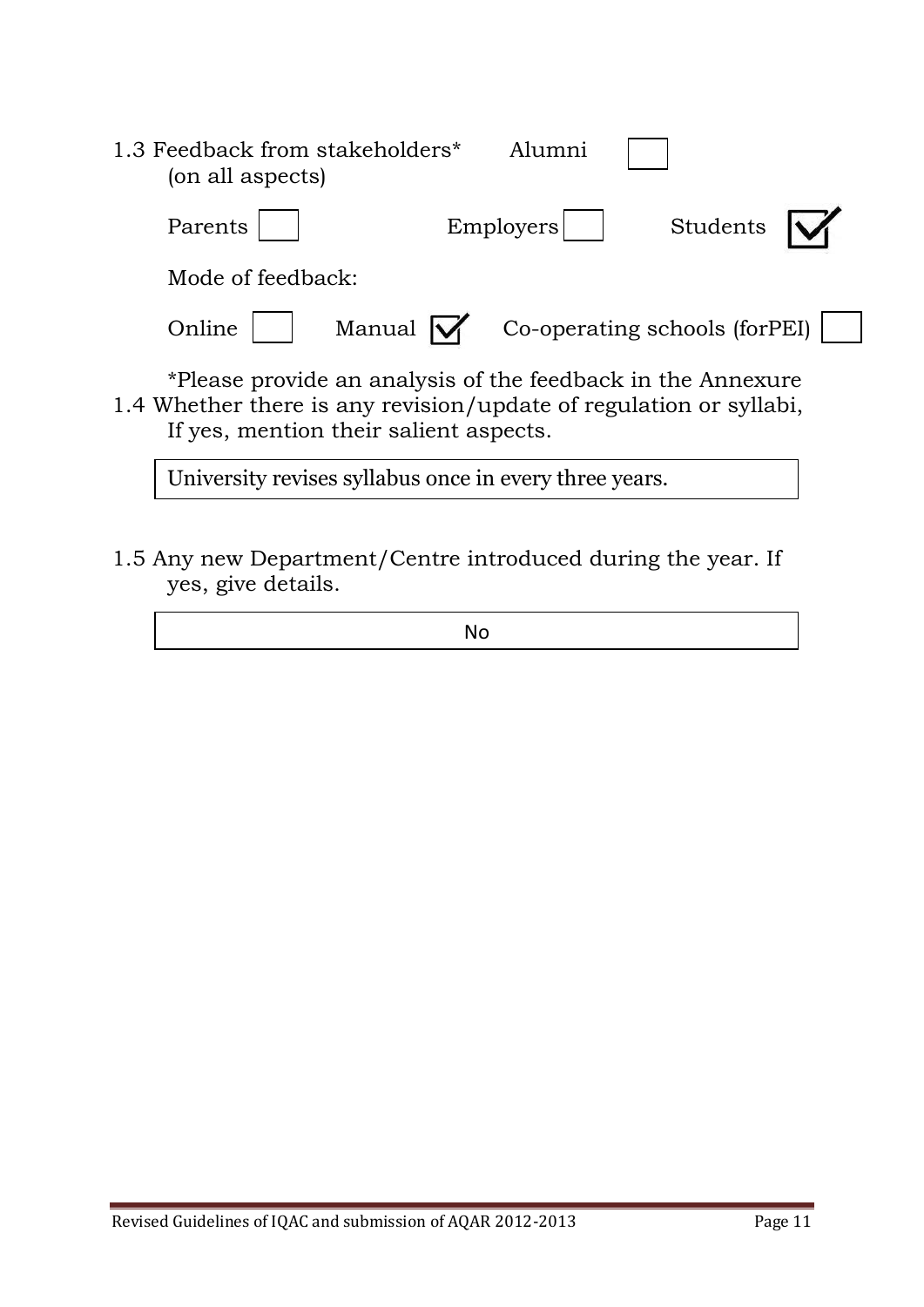## **Criterion –II**

## 2**.Teaching, Learning and Evaluation**

2.1 Total No.of permanent faculty

| Total | Assistant<br>Professor | Associate<br>Professors | Professors | Others |
|-------|------------------------|-------------------------|------------|--------|
| 58    | 36                     |                         | -          | -      |

2.2 No. of permanent faculty with Ph.D.

2.3 No. of Faculty Positions Recruited (R) and Vacant (V) during the year

|  | Associate<br>Professors |  | Assistant<br>Professors |  | Others | Total |  |
|--|-------------------------|--|-------------------------|--|--------|-------|--|
|  |                         |  |                         |  |        |       |  |
|  | 25                      |  |                         |  |        |       |  |

26

2.4 No. of Guest and Visiting faculty and Temporary faculty

13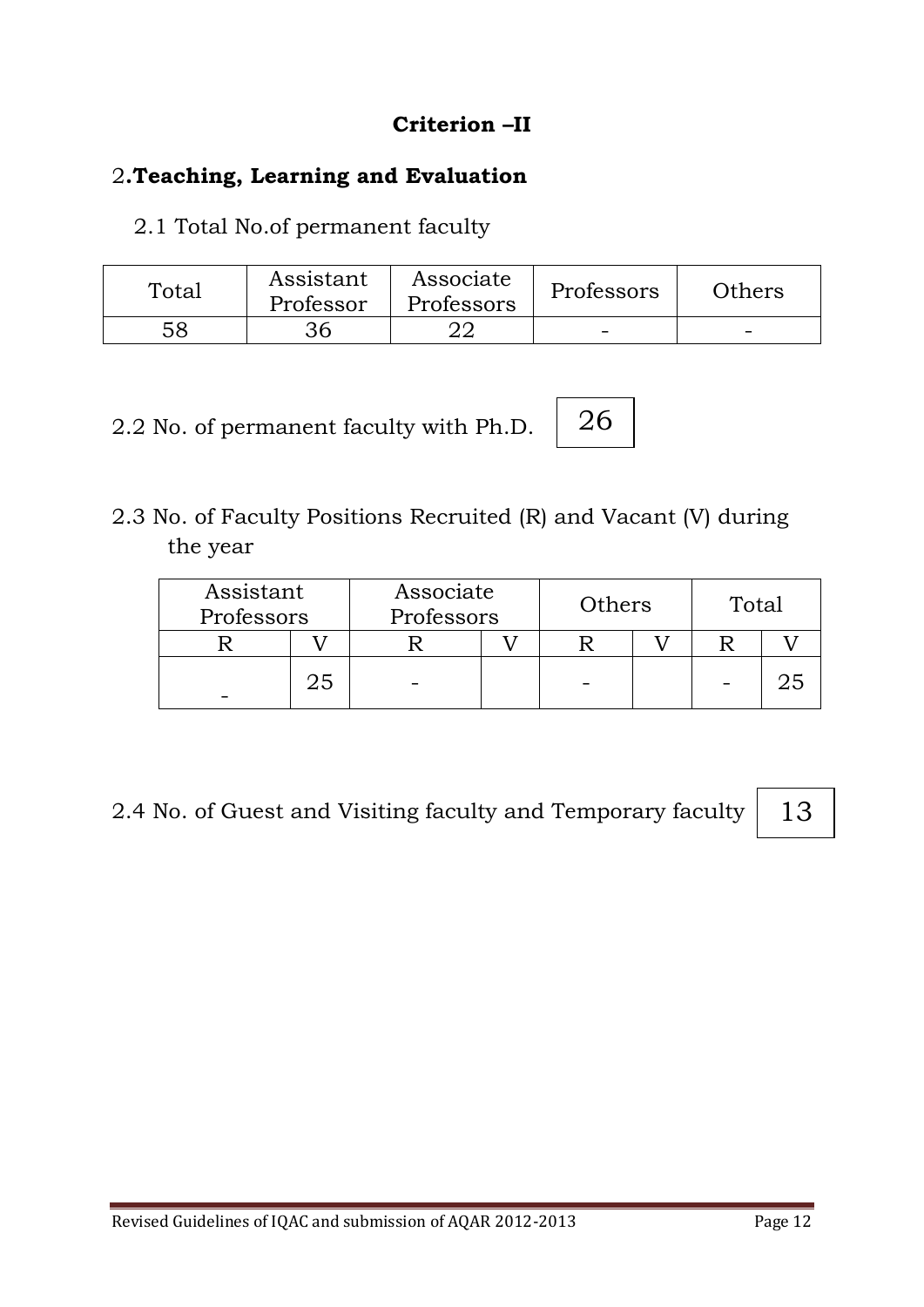| No. of    | International | National | <b>State</b> |
|-----------|---------------|----------|--------------|
| Faculty   | level         | level    | level        |
| Attended  |               | 53       | 18           |
| Presented | 10            | 40       | 35           |
| papers    |               |          |              |
| Resource  |               |          |              |
| Persons   |               |          |              |

2.5 Faculty participation in conferences and symposia:

- 2.6 Innovative processes adopted by the institution in Teaching and Learning
	- 1. Use of ICT Teaching
	- 2. Use of Inflibnet
	- 3. Students' seminar with PPT
	- 4. More importance to life-oriented learning.
- 2.7 Total No. of actual teaching days during the academic year

# 180

2.8 Examination/Evaluation Reforms initiated by the Institution (for example: Open Book Examination, Bar Coding, Double Valuation, Photocopy, Online Multiple Choice Questions)

As per University norms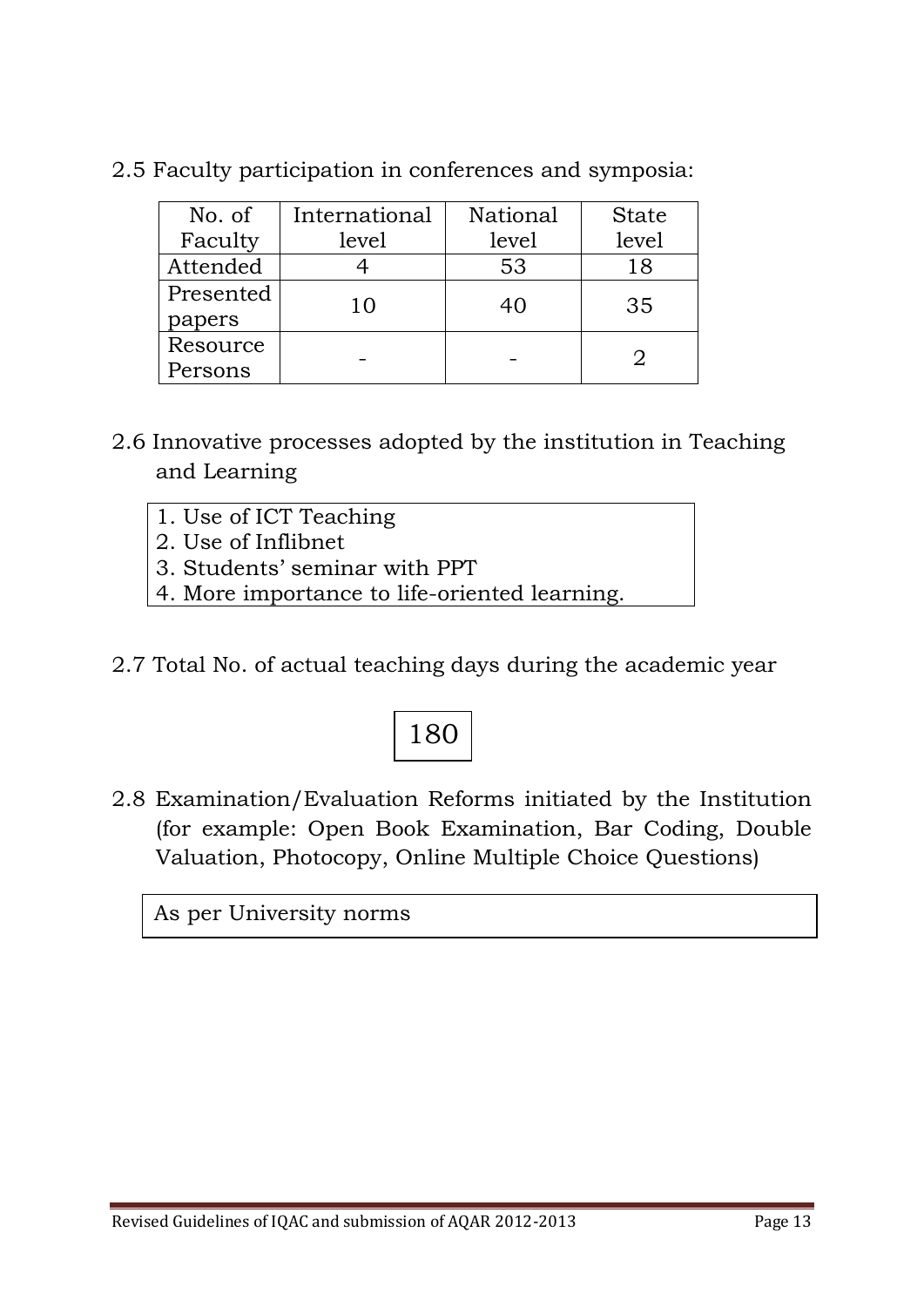2.9 No. of faculty members involved in curriculum restructuring/revision/syllabus development as member of Board of Study/Faculty/Curriculum Development workshop

#### 2.10 Average percentage of attendance of students



2.11 Course/Programme wise distribution of pass percentage:

|                                       | Total no.                  | Division                     |       |        |      |                       |
|---------------------------------------|----------------------------|------------------------------|-------|--------|------|-----------------------|
| Title of the<br>Programme             | of<br>students<br>appeared | Distinction<br>$\frac{0}{0}$ | $I\%$ | $II\%$ | III% | Pass<br>$\frac{0}{0}$ |
| <b>B.Sc. Maths</b>                    | 28                         |                              |       |        |      | 32                    |
| <b>B.Sc. Physics</b>                  | 27                         |                              |       |        |      | 66                    |
| <b>B.Sc. Chemistry</b>                | 24                         |                              |       |        |      | 29                    |
| <b>B.Sc. Zoology</b>                  | 26                         |                              |       |        |      | 42                    |
| <b>B.Sc. Computer</b><br>Science      | 37                         |                              |       |        |      | 37                    |
| <b>B.Sc. Physical</b><br>Education    | 27                         |                              |       |        |      | 44                    |
| <b>B.A. Economics</b><br>(TM)         | 28                         |                              |       |        |      | 21                    |
| <b>B.A. Economics</b><br>(EM)         | 32                         |                              |       |        |      | 12                    |
| <b>B.Com</b>                          | 50                         |                              |       |        |      | 30                    |
| <b>B.Com</b><br>(General)-<br>Unaided | 49                         |                              |       |        |      | 57                    |
| B.Com (CA)-<br>Unaided                | 46                         |                              |       |        |      | 54                    |
| B.Com (Corp)-<br>Unaided              | 54                         |                              |       |        |      | 37                    |
| <b>B.C.A.</b> Unaided                 | 25                         |                              |       |        |      | 88                    |
| B.A. English-<br>Unaided              | 40                         |                              |       |        |      | 62                    |
| M.A. Tamil                            | 15                         |                              |       |        |      | 93                    |
| M.A. Economics                        | 18                         |                              |       |        |      | 77                    |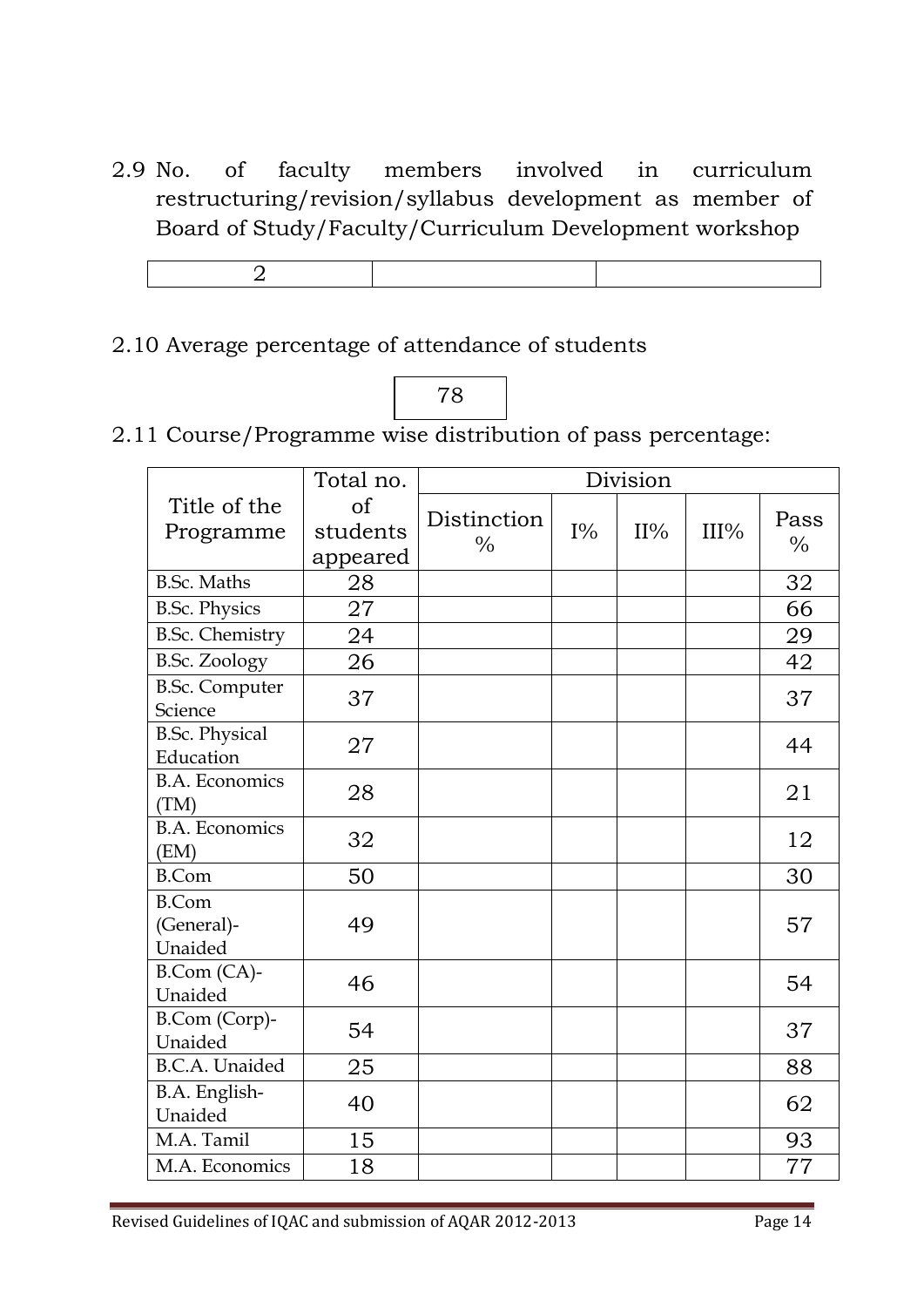| M.Com         |    |  |  | 85 |
|---------------|----|--|--|----|
| M.Sc. Maths   |    |  |  | 36 |
| M.Sc. Physics | ∠ວ |  |  |    |

- 2.12 How does IQAC Contribute/Monitor/Evaluate the Teaching & Learning processes:
	- 1. Conducted regular meetings to make periodic assessments and analysis
	- 2. Remedial measures were taken.
	- 3. Initiated staff members to follow better strategies to handle classes effectively.
- 2.13 Initiatives undertaken towards faculty development

| Faculty / Staff Development<br>Programmes         | Number of faculty benefitted |
|---------------------------------------------------|------------------------------|
| Refresher courses                                 | 5                            |
| UGC – Faculty Improvement<br>Programmes           |                              |
| HRD programmes                                    |                              |
| Orientation programmes                            |                              |
| Faculty exchange programme                        |                              |
| Staff training conducted by<br>the university     |                              |
| Staff training conducted by<br>other institutions |                              |
| Summer/Winter schools,<br>Workshops, etc.         |                              |
| Others-seminars                                   |                              |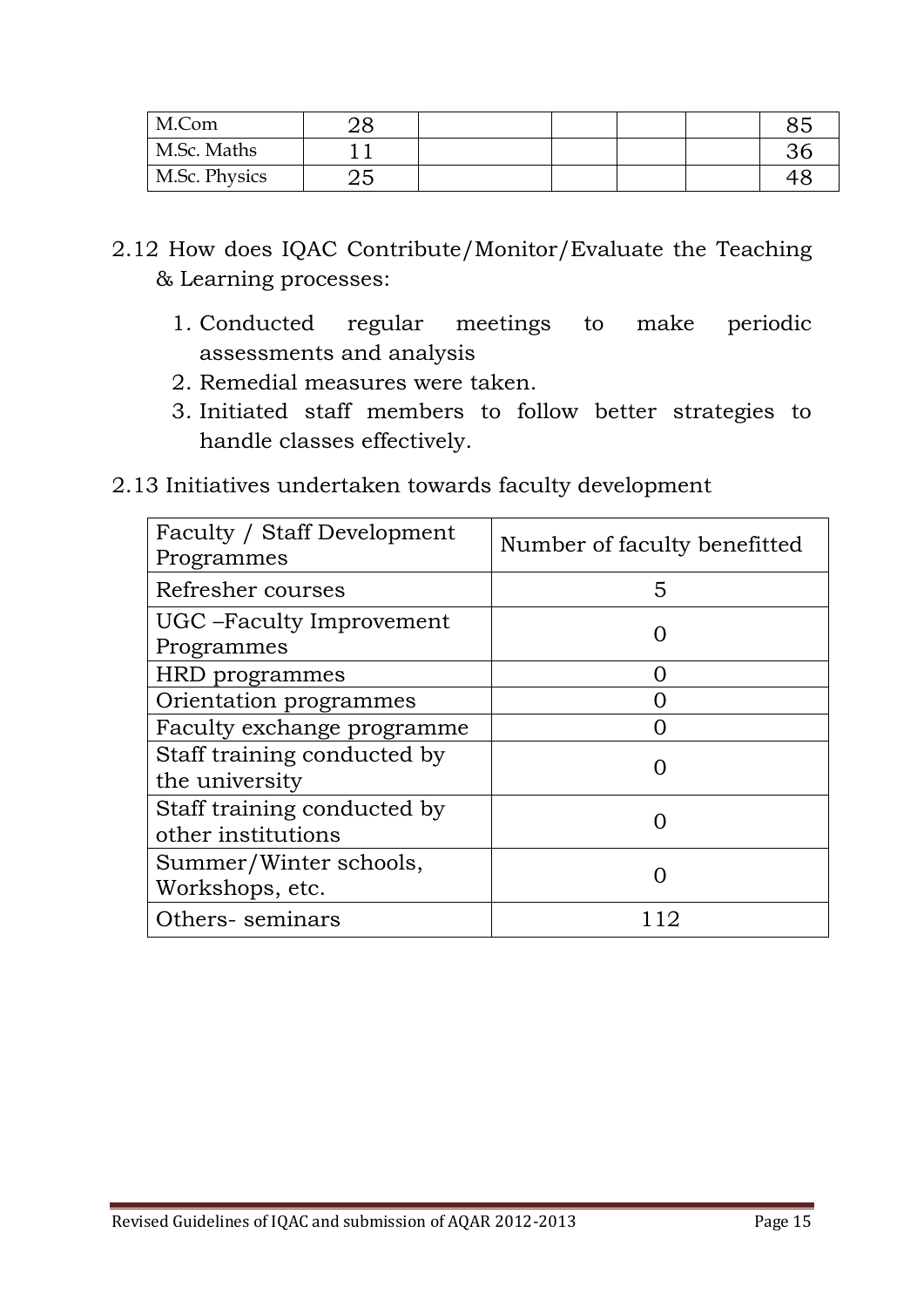| Category                       | Number of<br>Permanent<br>Employees | Number<br>of<br>Vacant<br>Positions | Number of<br>permanent<br>positions<br>filled<br>during the<br>Year | Number of<br>positions<br>filled<br>temporarily |
|--------------------------------|-------------------------------------|-------------------------------------|---------------------------------------------------------------------|-------------------------------------------------|
| Administrative<br><b>Staff</b> | 20                                  | 21                                  |                                                                     |                                                 |
| <b>Technical Staff</b>         | 16                                  |                                     |                                                                     |                                                 |

## 2.14 Details of Administrative and Technical Staff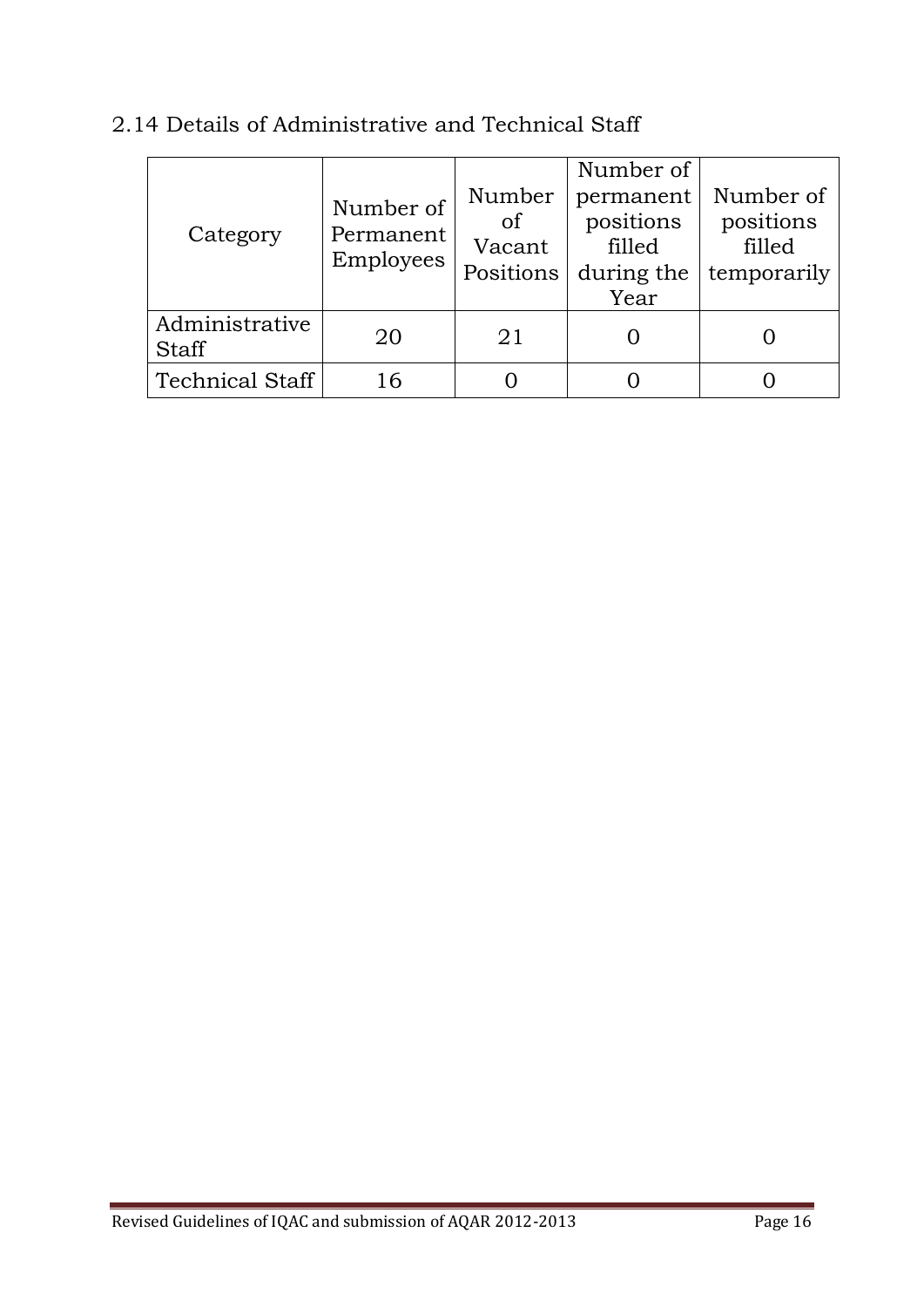## **Criterion-III**

#### **3. Research, Consultancy and Extension**

- 3.1 Initiatives of the IQAC in Sensitizing/Promoting Research Climate in the institution
	- 1. Encouraged teachers to undertake research projects.
	- 2. Initiated teachers to identify suitable research areas and apply for more major and minor projects.
	- 3. Conducted frequent meetings for analysing research activities.

## 3.2 Details regarding major projects

|           | Completed | Ongoing | Sanctioned Submitted |           |
|-----------|-----------|---------|----------------------|-----------|
| Number    |           |         |                      |           |
| Outlay in |           |         |                      |           |
| Rs.Lakhs  |           |         |                      | 6,22,200/ |

#### 3.3 Details regarding minor projects

|                       | Completed   Ongoing |                          | Sanctioned Submitted |  |
|-----------------------|---------------------|--------------------------|----------------------|--|
| Number                |                     |                          |                      |  |
| Outlay in<br>Rs.Lakhs |                     | $4,46,500/ -$ 7,77,226/- |                      |  |

#### 3.4 Details on research publications

|             | International | National | Others |
|-------------|---------------|----------|--------|
| Peer Review |               |          |        |
| Journals    | n             |          |        |
| Non-Peer    |               |          |        |
| Review      |               |          |        |
| Journals    |               |          |        |
| e-Journals  |               |          |        |
| Conference  |               |          |        |
| proceedings |               |          |        |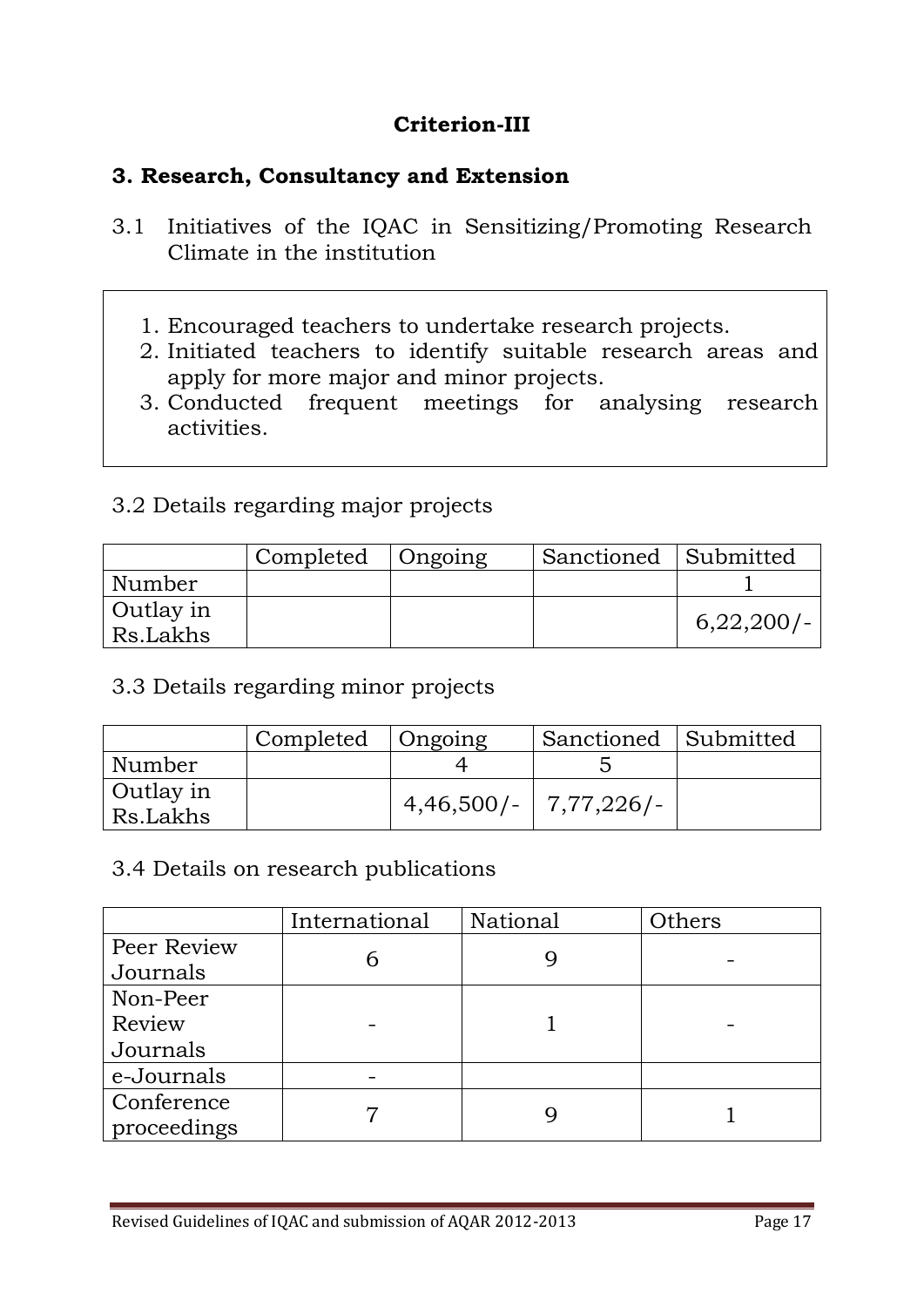## 3.5 Details on Impact factor of publications: 7

| Range   | 0.752-2.305 | Average       | 1.481 |  |
|---------|-------------|---------------|-------|--|
| h-index | 49.8        | Nos.in SCOPUS |       |  |

3.6 Research funds sanctioned and received from various funding agencies, industry and other organisations

| Name of the<br>Project                                                        | Duration<br>Year | Name<br>of the<br>funding<br>Agency | Total grant<br>sanctioned | Received                |
|-------------------------------------------------------------------------------|------------------|-------------------------------------|---------------------------|-------------------------|
| Major projects                                                                |                  | <b>UGC</b>                          | $6,30,000/-$              | $1,14,000/-$            |
| Minor Projects                                                                |                  | <b>UGC</b>                          |                           | $7,77,226/-$ 5,28,811/- |
| Interdisciplinary<br>Projects                                                 |                  |                                     |                           |                         |
| Industry<br>sponsored                                                         |                  |                                     |                           |                         |
| Projects sponsored<br>by the<br>University/College                            |                  |                                     |                           |                         |
| Students research<br>projects (Other<br>than compulsory<br>by the University) |                  |                                     |                           |                         |
| Any other (Specify)                                                           |                  |                                     |                           |                         |
| Total                                                                         |                  |                                     |                           | $6,42,811/-$            |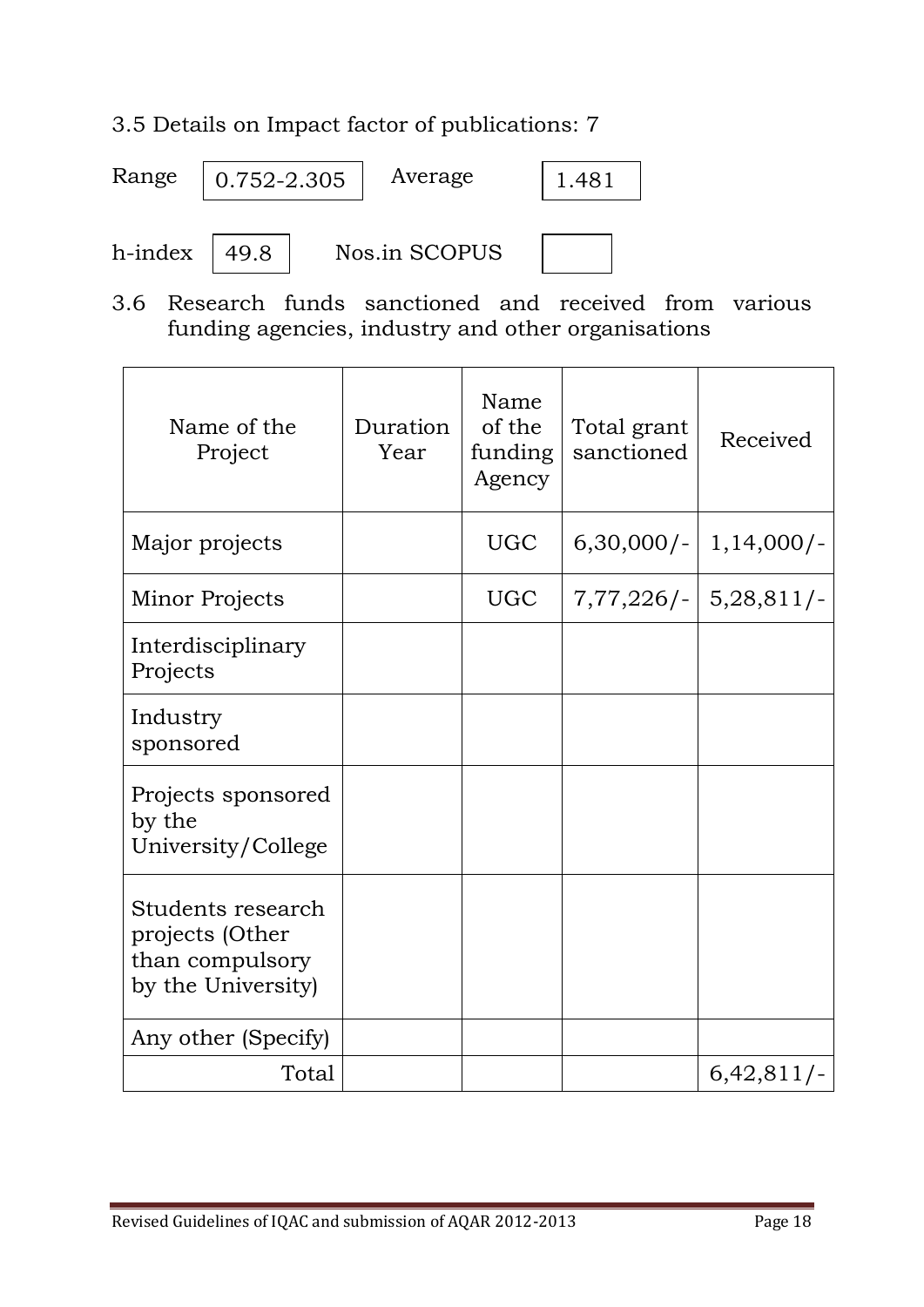#### 3.7 No. of books published

i) With ISBN No. Chapters in Edited Books ii) Without ISBN No.

3.8 No. of University Departments receiving funds from



3.10 Revenue generated through consultancy

 $\Omega$ 

3.11 No. of conferences organised by the Institution

| Level                  | Interna<br>tional | National                              | <b>State</b>       | Univer<br>sity | Coll<br>ege |
|------------------------|-------------------|---------------------------------------|--------------------|----------------|-------------|
| Number                 |                   |                                       |                    |                |             |
| Sponsoring<br>agencies |                   | UGC,<br>Semmozhi<br>Thamilaivu Maiyam | M.S.<br>University |                |             |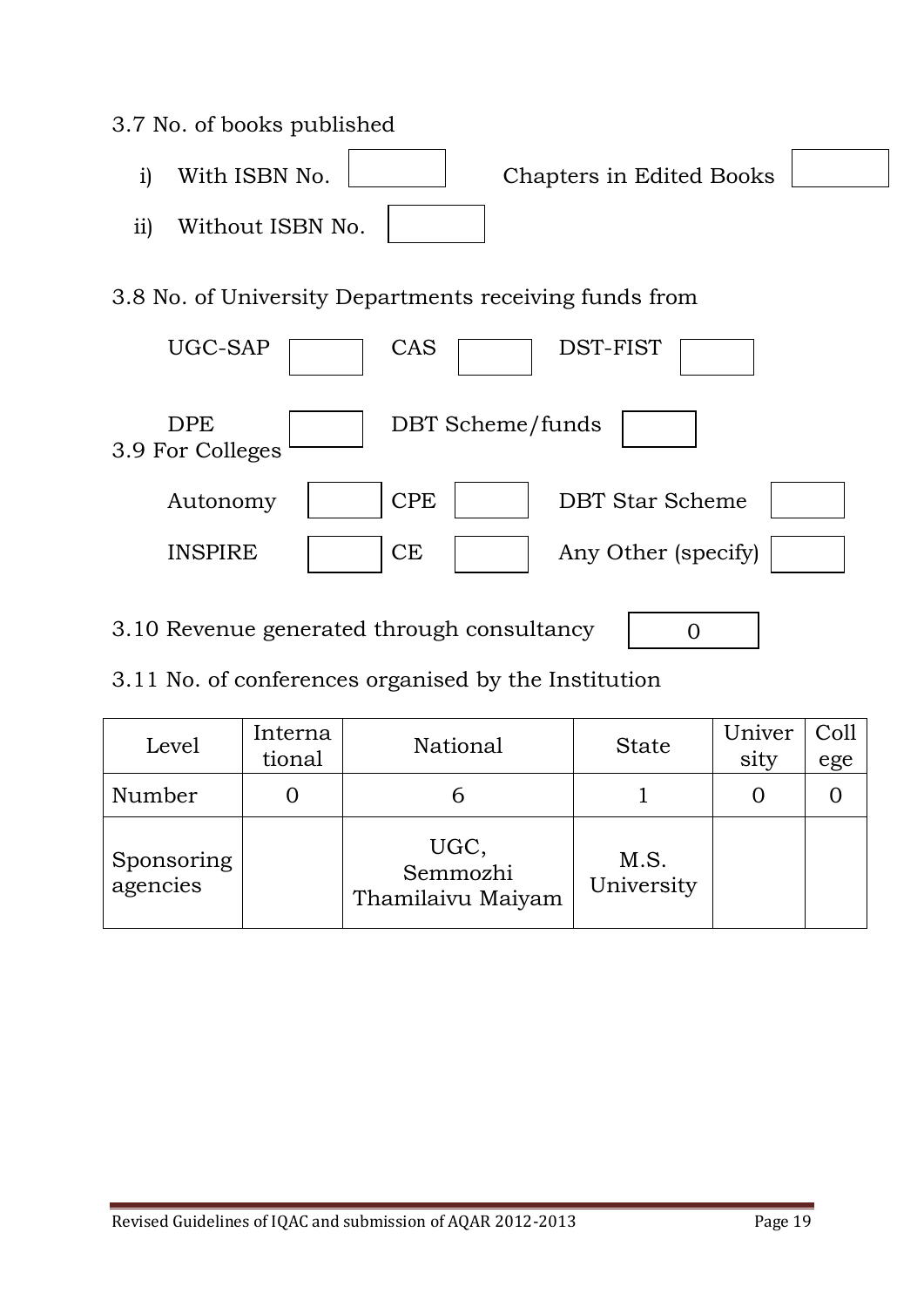- 3.12 No. of faculty served as experts, chairpersons or resource persons
- 3.13 No. of collaborations International | National Any other 3.14 No. of linkages created during this year 3.15 Total budget for research for current year in lakhs: From Funding agency From Management of University/College **7 2 7,55,311**

Total

**7,55,311**

3.16 No. of patents received this year

| Type of Patent |         | Number |
|----------------|---------|--------|
|                | Applied |        |
| National       | Granted |        |
| International  | Applied |        |
|                | Granted |        |
| Commercialised | Applied |        |
|                | Granted |        |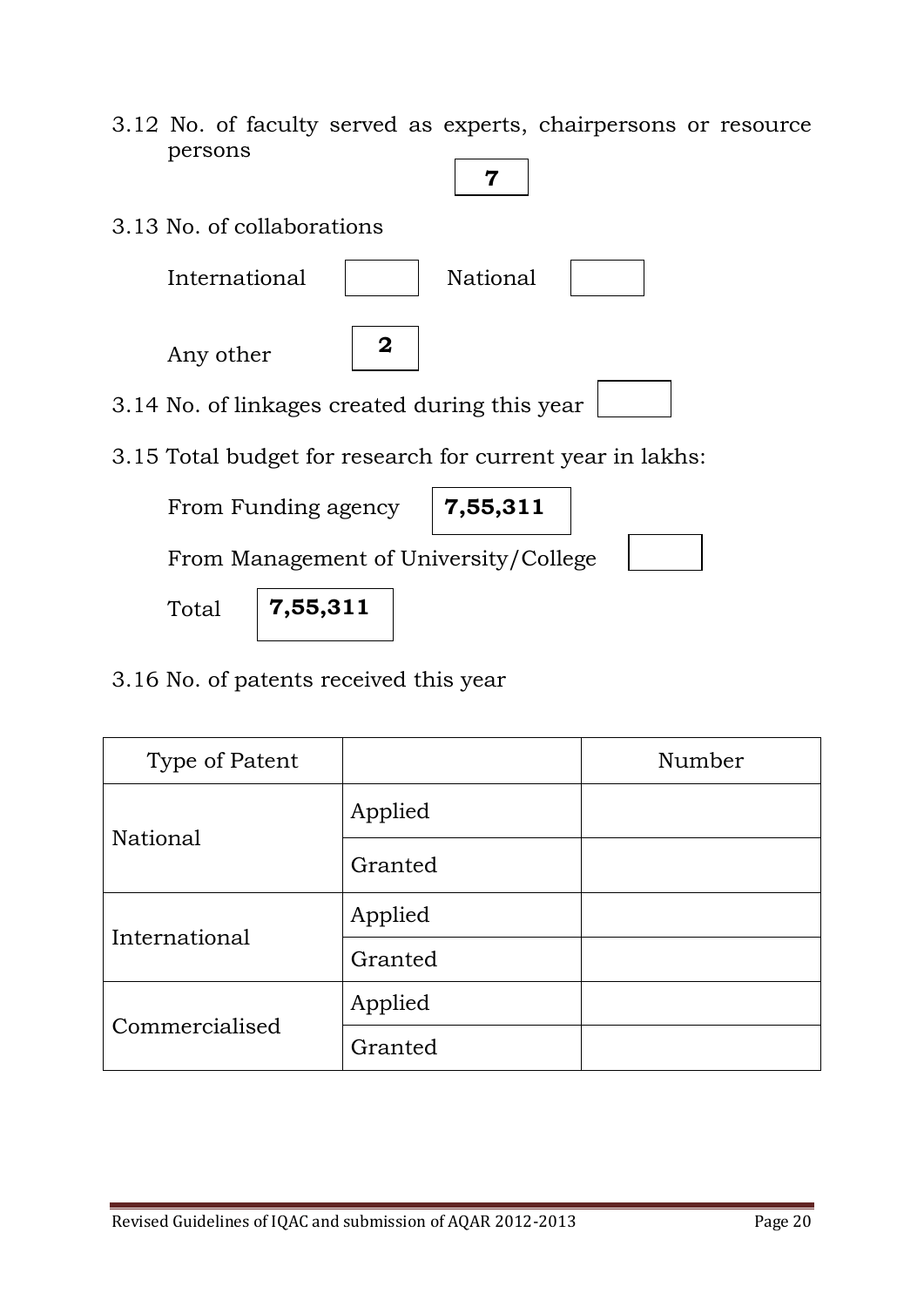3.17 No. of research awards/recognitions received by faculty and research fellows of the institute in the year

| Total   International   National   State   University   Dist   College |  |  |  |
|------------------------------------------------------------------------|--|--|--|
|                                                                        |  |  |  |

3.18 No. of faculty from the Institution who are Ph.D Guides and students register under them





3.19 No. of Ph.D. awarded by faculty from the Institution



3.20 No. of Research scholars receiving the Fellowships (Newly enrolled + existing ones)



3.21 No. of students Participated in NSS events:



3.22 No. of students participated in NCC events:

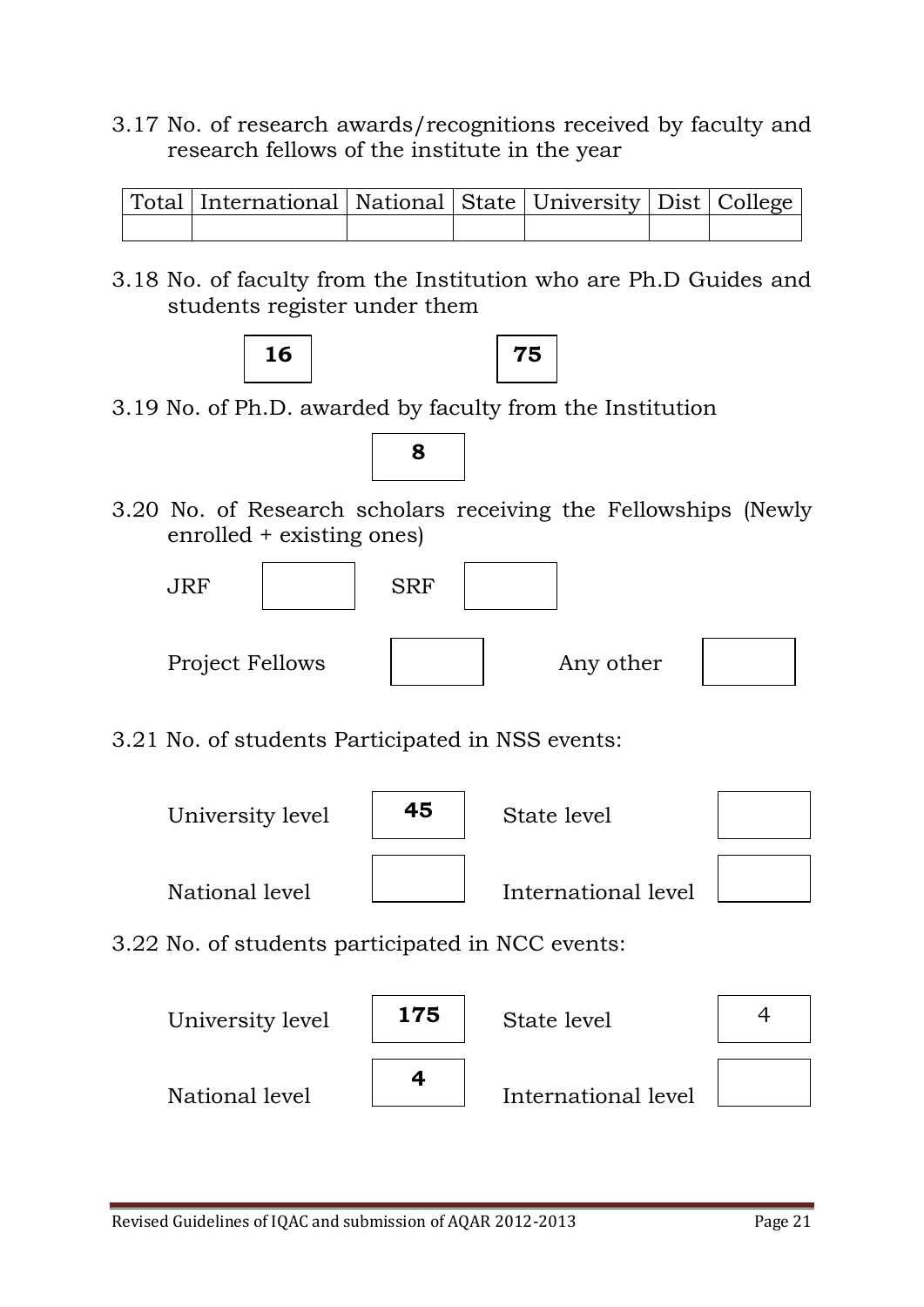3.23 No. of Awards won in NSS:



- 3.26 Major Activities during the year in the sphere of extension activities and Institutional Social Responsibility
	- 1. Blood Donation programme
	- 2. Red Ribbon programme
	- 3. Eco Programmes
	- 4. Women Empowerment Programmes
	- 5. Voters Awareness Programme
	- 6. Health Awareness Programme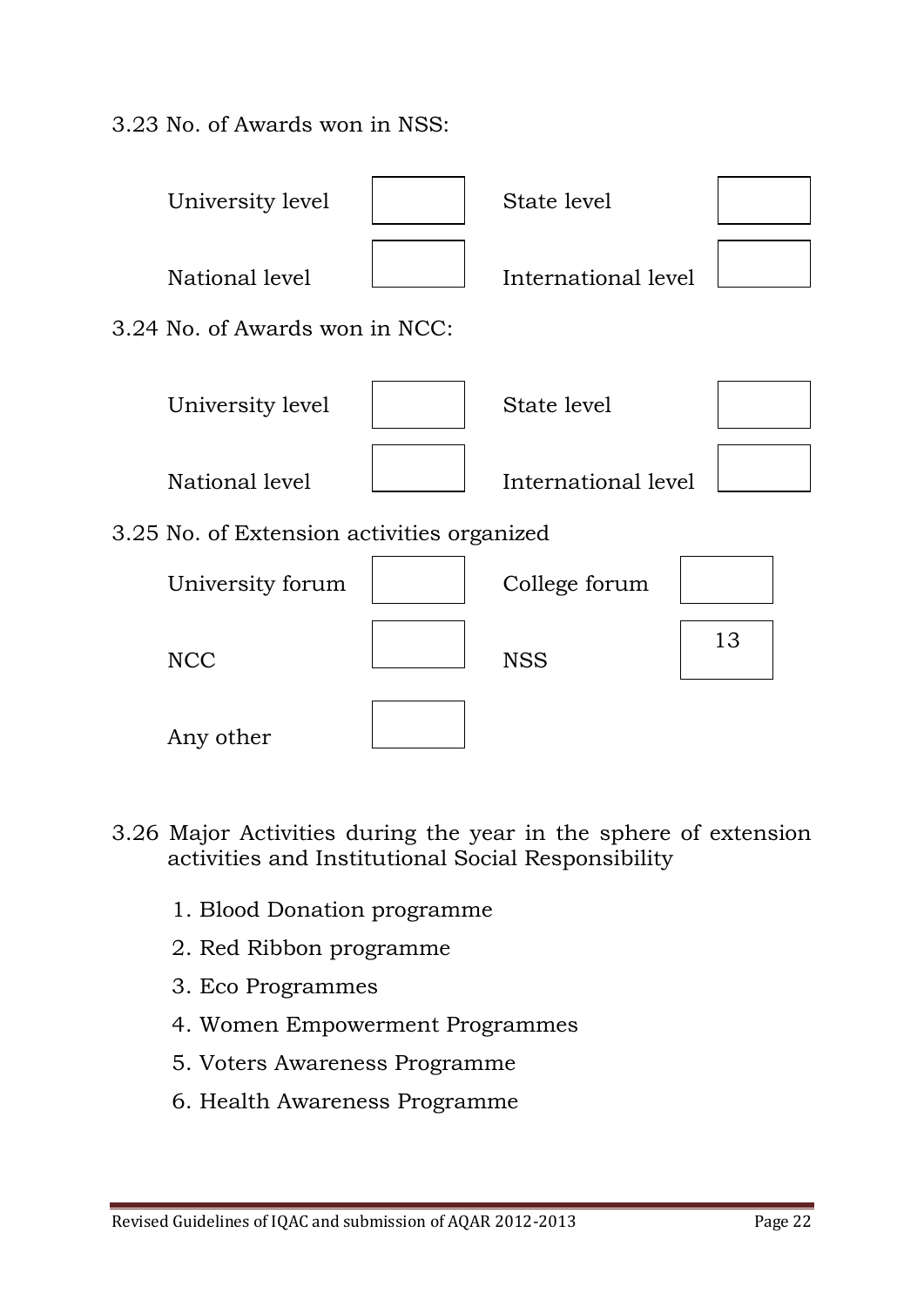## **Criterion –IV**

## 4. **Infrastructure and Learning Resources**

4.1 Details of increase in infrastructure facilities:

| Facilities                                                                                        | Existing       | Newly<br>created | Source of<br>Fund | Total        |
|---------------------------------------------------------------------------------------------------|----------------|------------------|-------------------|--------------|
| Campus<br>area                                                                                    | 83 acres       |                  |                   | 83 acres     |
| Class rooms                                                                                       | 55             |                  |                   | 55           |
| Laboratories                                                                                      | 12             |                  |                   | 12           |
| Seminar<br>Halls                                                                                  | $\overline{2}$ | $\mathbf{1}$     | Dept. Fund        | 3            |
| No. of<br>important<br>equipments<br>purchased<br>$(≥1-0$ lakh)<br>during the<br>current<br>year. |                | $\mathbf{1}$     | <b>UGC</b>        | $\mathbf{1}$ |
| Value of the<br>equipment<br>purchased<br>during the<br>year (Rs.in<br>Lakhs)                     |                | 13,30,066        | <b>UGC</b>        | 13,30066     |
| Others                                                                                            | 6,61,455.50    |                  | Management        | 6,61,455.50  |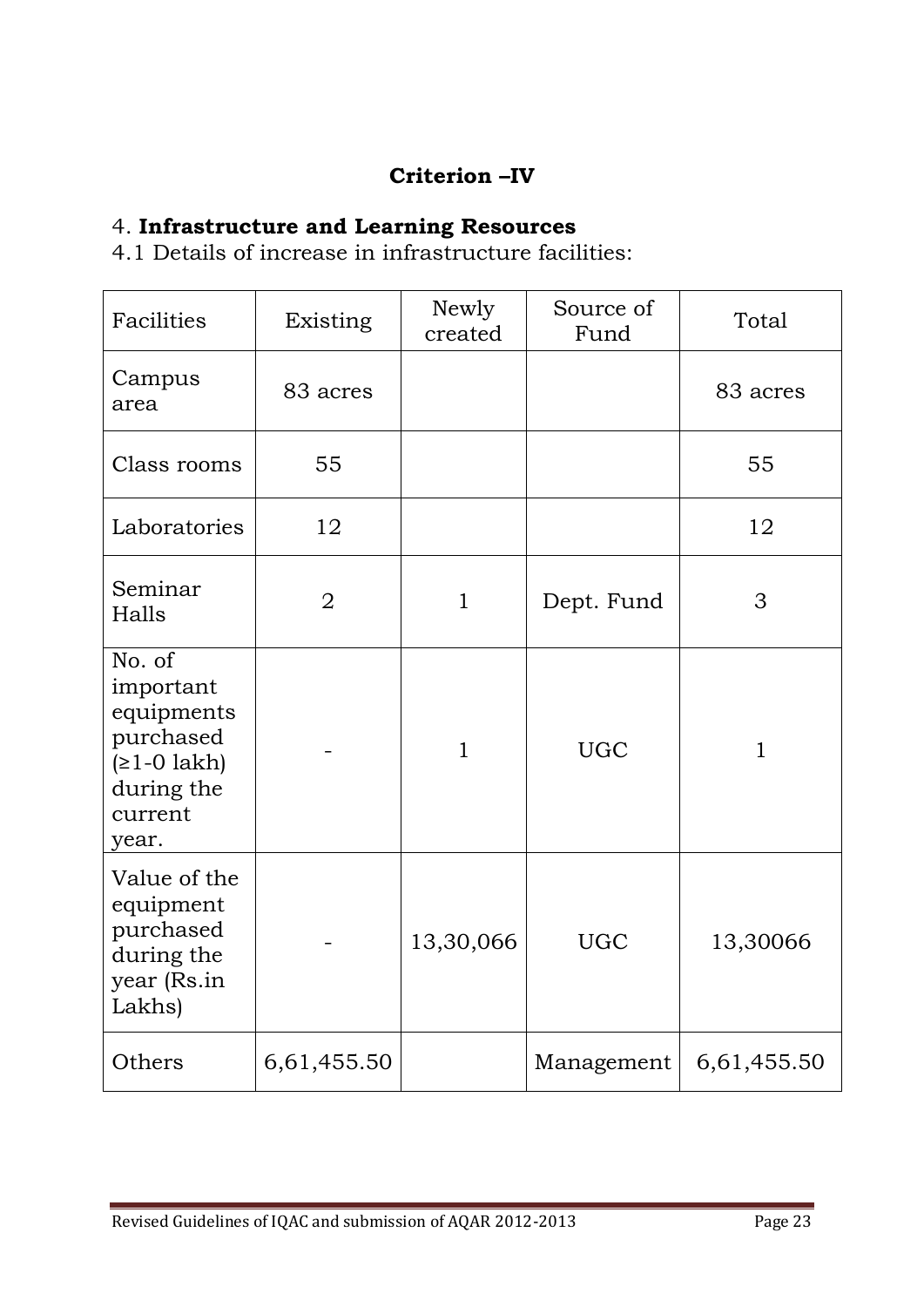## 4.2 Computerization of administration and library

## Administration and Library partially automated

#### 4.3 Library services:

|                           |       | Existing |     | Newly added | Total |         |  |
|---------------------------|-------|----------|-----|-------------|-------|---------|--|
|                           | No.   | Value    | No. | Value       | No.   | Value   |  |
| <b>Text Books</b>         | 67424 | 1495180  | 625 | 190299      | 68049 | 1685479 |  |
| Reference<br><b>Books</b> | 700   | 12038    | 18  | 11265       | 718   | 83303   |  |
| e-Books                   |       |          |     |             |       |         |  |
| Journals                  | 82    | 50614    | 8   | 23633       | 86    | 74247   |  |
| e-Journals                |       |          |     |             |       |         |  |
| Digital<br>Database       |       |          |     |             |       |         |  |
| CD & Video                | 159   | 3850     | 12  | 798         | 171   | 4648    |  |
| Others<br>(Specify)       |       |          |     |             |       |         |  |

## 4.4 Technology up gradation (overall)

|              | Total<br>Comp<br>uters | Comp<br>uter<br>Labs | Inter<br>net | <b>Brow</b><br>sing<br>Centr<br>es | Comp<br>uter<br>Centr<br>es | Offi<br>ce   | Depart<br>ments | Oth<br>ers |
|--------------|------------------------|----------------------|--------------|------------------------------------|-----------------------------|--------------|-----------------|------------|
| Exist<br>ing | <b>110</b>             | 77                   | $\mathbf 0$  | $\mathbf 0$                        | $\mathbf 0$                 | 18           | 15              | 0          |
| Adde<br>d    | 20                     | 8                    | 8            | $\mathbf 0$                        | $\mathbf 0$                 | $\mathbf{2}$ | $\mathbf 2$     |            |
| Total        | 130                    | 85                   | 8            | $\mathbf 0$                        | $\mathbf 0$                 | 20           | 17              |            |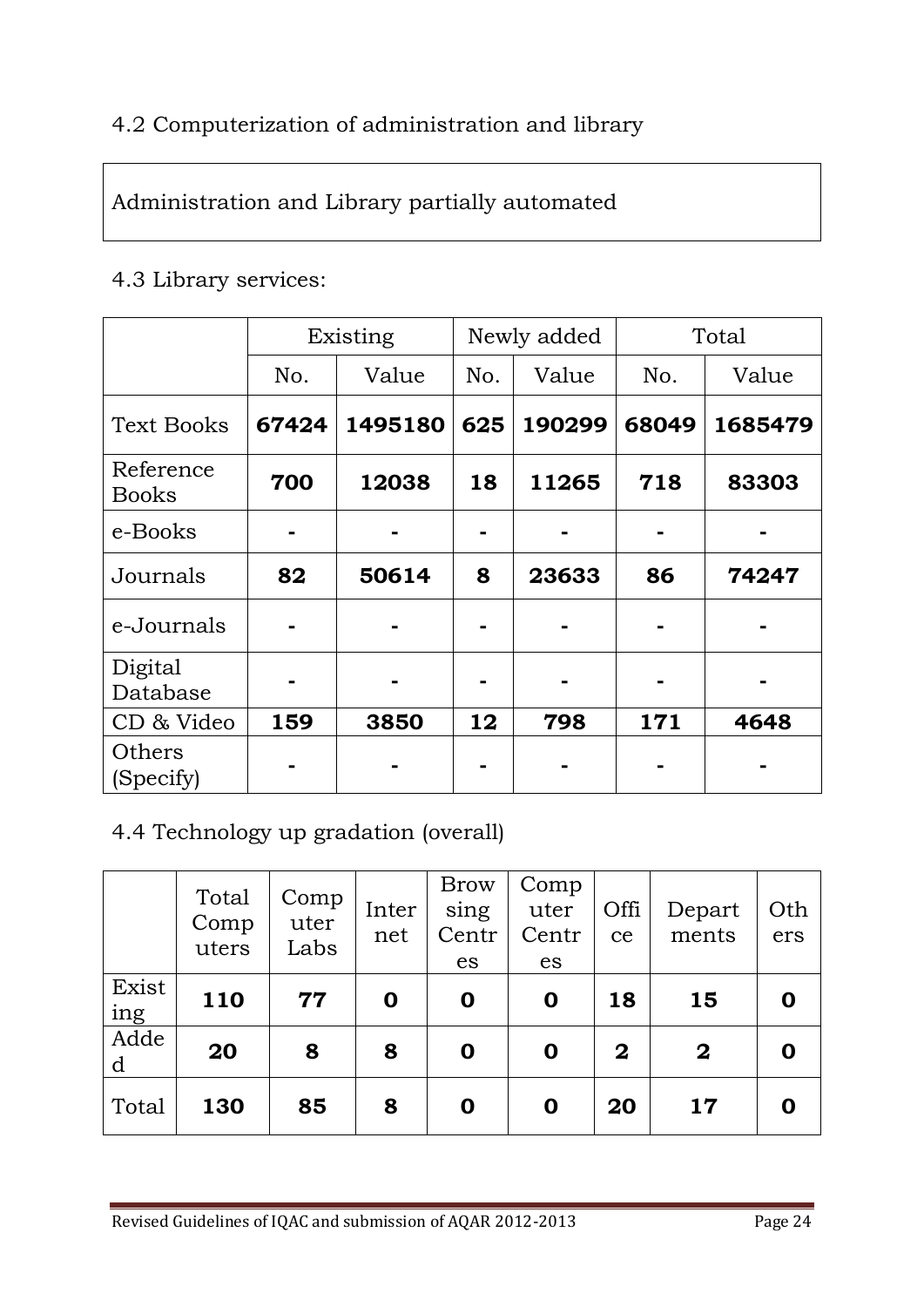4.5 Computer, Internet access, training to teachers and students and any other programme for technology upgradation (Networking, e-Governance etc.)

1. Basic computer training was given to all non-teaching staff. 2. Internet Training is given to all students.

4.6 Amount spent on maintenance in lakhs:

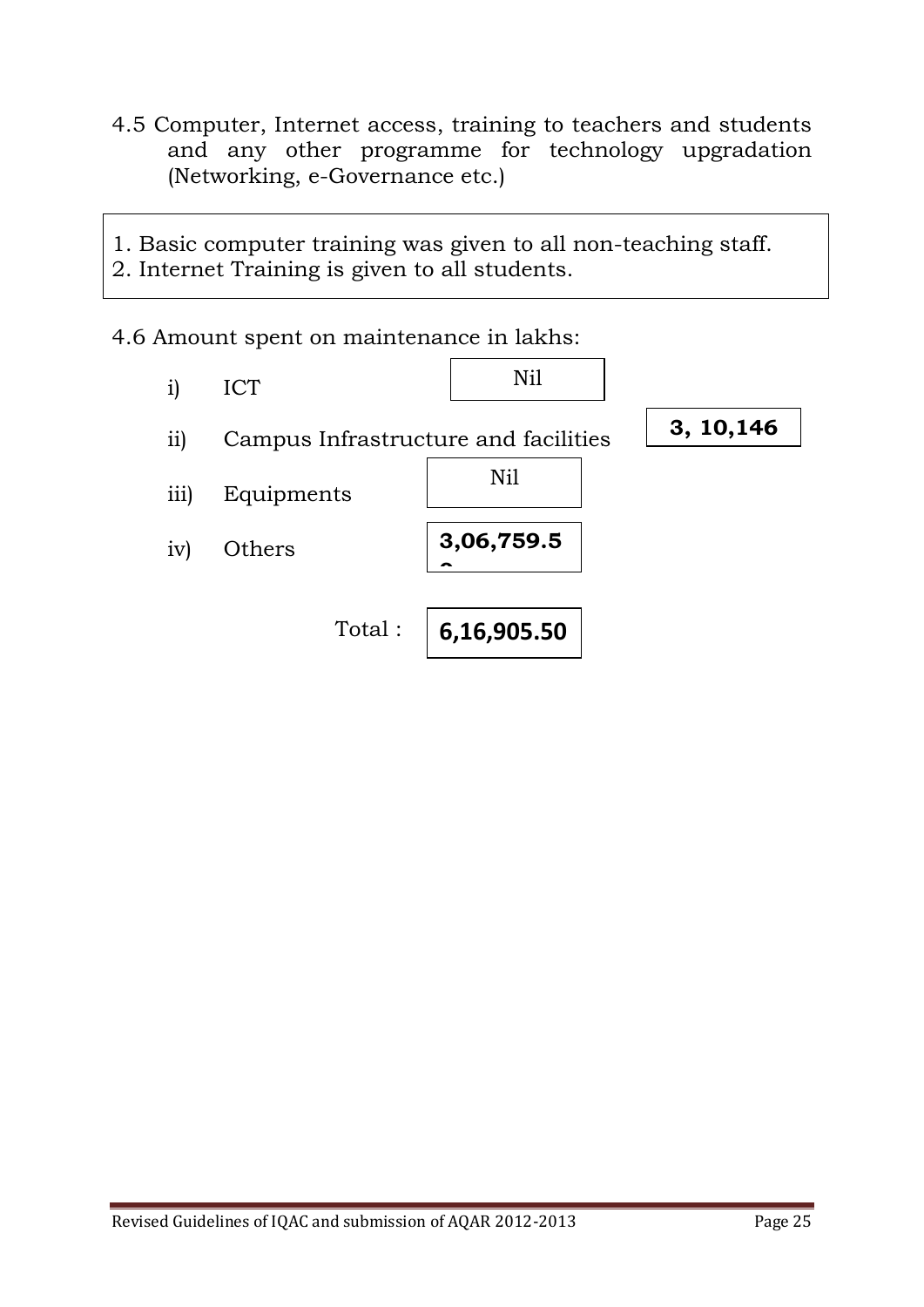## **Criterion –V**

#### 5. **Students Support and Progression**

5.1 Contribution of IQAC in enhancing awareness about Student Support Services

Each and every scheme and programme for students was promptly communicated to them by circulars, by placing in the notice boards and through the concerned faculty members.

5.2 Efforts made by the institution for tracking the progression

Periodical meetings were conducted to examine and analyse students' progression and necessary steps were taken.

5.3 (a) Total Number of students

| UG         | <b>PG</b> | Ph.D &<br><b>Others</b><br>M.Phil |  |
|------------|-----------|-----------------------------------|--|
| 1790   208 |           | 14                                |  |

(b) No.of students outside the state



 $\Omega$ 

(c) No. of international students

Men

| No   | $\frac{0}{0}$ |
|------|---------------|
| 1137 | 56.51         |

|       | No  | ∕∩    |
|-------|-----|-------|
| Women | 875 | 43.34 |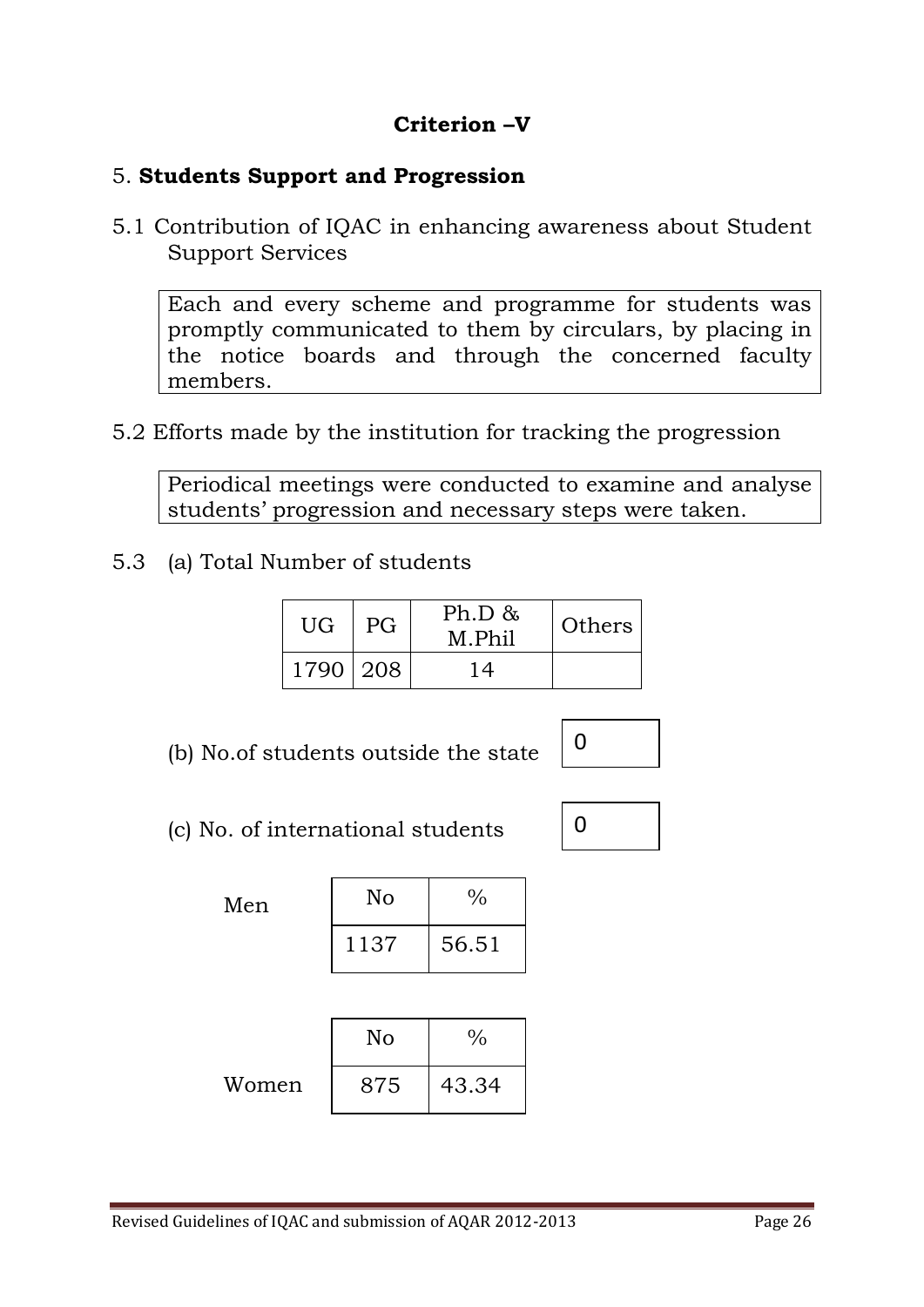| Last Year   |           |           |            |                                          |       |             |           | This Year |            |                                          |       |
|-------------|-----------|-----------|------------|------------------------------------------|-------|-------------|-----------|-----------|------------|------------------------------------------|-------|
| Gene<br>ral | <b>SC</b> | <b>ST</b> | <b>OBC</b> | Phy<br>sica<br>1ly<br>Cha<br>llen<br>ged | Total | Gen<br>eral | <b>SC</b> | <b>ST</b> | <b>OBC</b> | Phy<br>sica<br>lly<br>cha<br>llen<br>ged | Total |
| 589         | 330       |           | 897        |                                          | 1828  | 595         | 417       |           | 993        | 6                                        | 2012  |

Demand ratio 1:3 Dropout % 3.87

5.4 Details of student support mechanism for competitive examinations (if any)

Coaching classes for competitive examinations were conducted regularly

No of students beneficiaries

139

5.5 No. of students qualified in these examinations

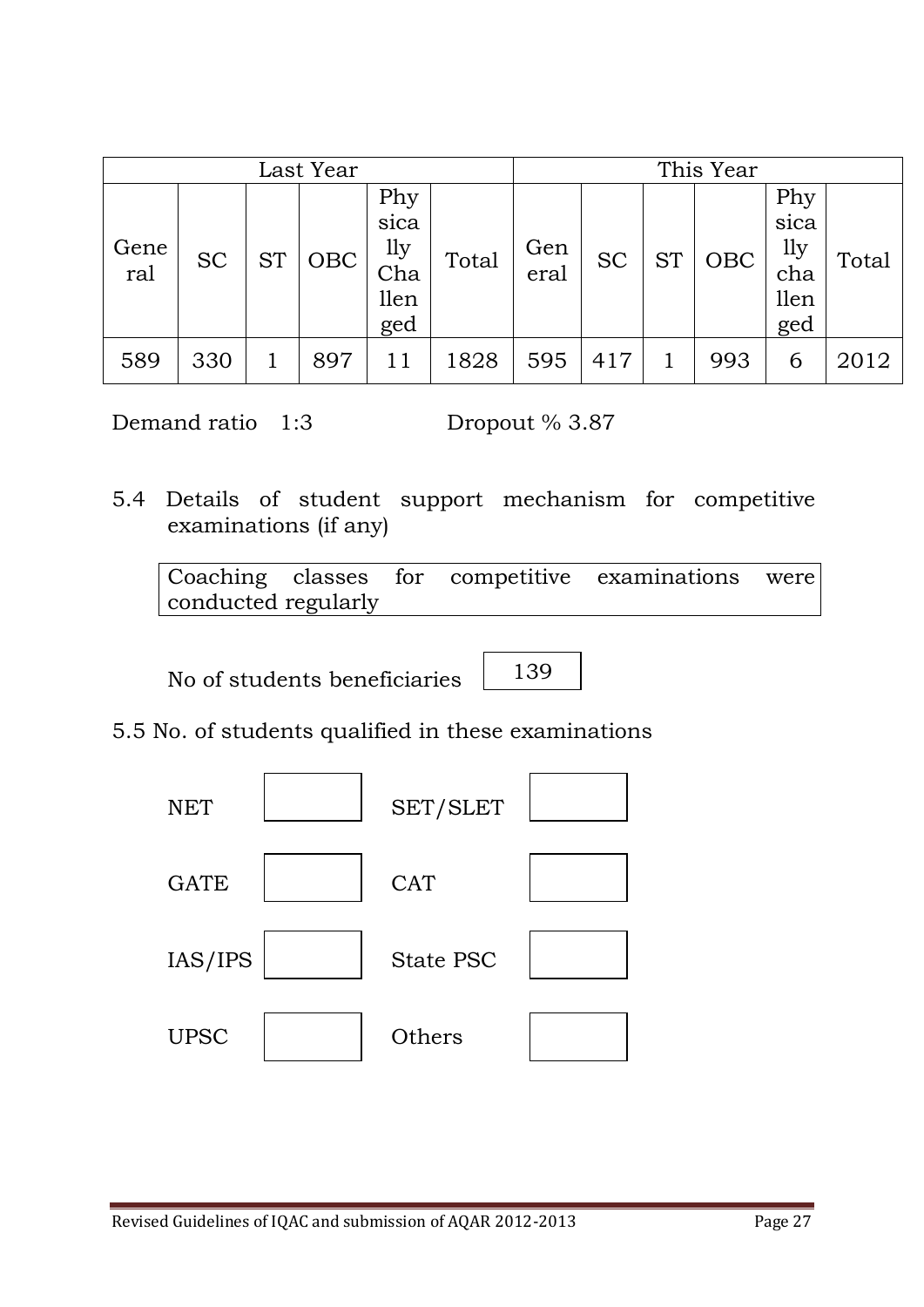## 5.6 Details of student counselling and career guidance

Counselling programmes were conducted regularly. A separate Placement Cells looked after career guidance.

No. of students benefitted



5.7 Details of campus placement

|               | Off campus   |           |           |
|---------------|--------------|-----------|-----------|
| Number of     | Number of    | Number of | Number of |
| Organizations | Students     | Students  | Students  |
| Visited       | Participated | Placed    | Placed    |
|               | 580          | 88        |           |

5.8 Details of gender sensitization programmes

- Women Cell which includes a over-all Coordinator and department wise Staff-representatives looked after the counselling and guidance of girl students.
- A certificate course in Silambam, a self-defence art was conducted exclusively for girls.

## 5.9 Students Activities

5.9.1 No. of students participated in Sports, Games and other events

7

State/University level | 7 | National level

International level

| Natio |
|-------|
|       |

No. of students participated in cultural events

State/University level  $\begin{vmatrix} 42 \end{vmatrix}$ 

National level  $\begin{vmatrix} 15 \end{vmatrix}$ 

International level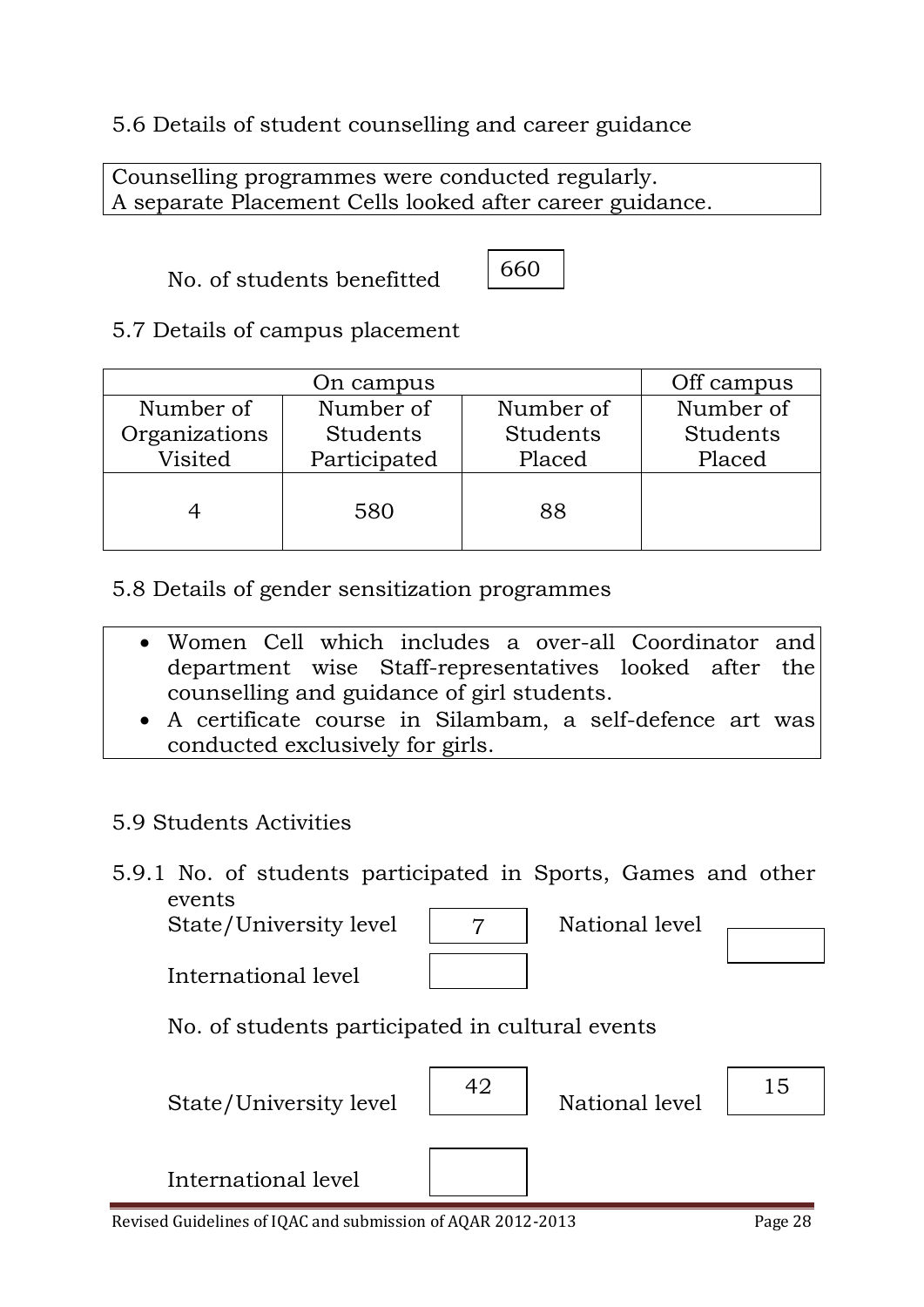5.9.2 No. of medals/awards won by students in Sports, Games and other events



5.10 Scholarships and Financial Support

|                                                                              | Number of<br>students | Amount    |
|------------------------------------------------------------------------------|-----------------------|-----------|
| Financial support<br>from institution                                        | 69                    | 38,423    |
| Financial support<br>from government                                         | 1014                  | 32,95,129 |
| Financial support<br>from other sources                                      | 3                     | 9,000     |
| Number of students<br>who received<br>International/National<br>recognitions |                       |           |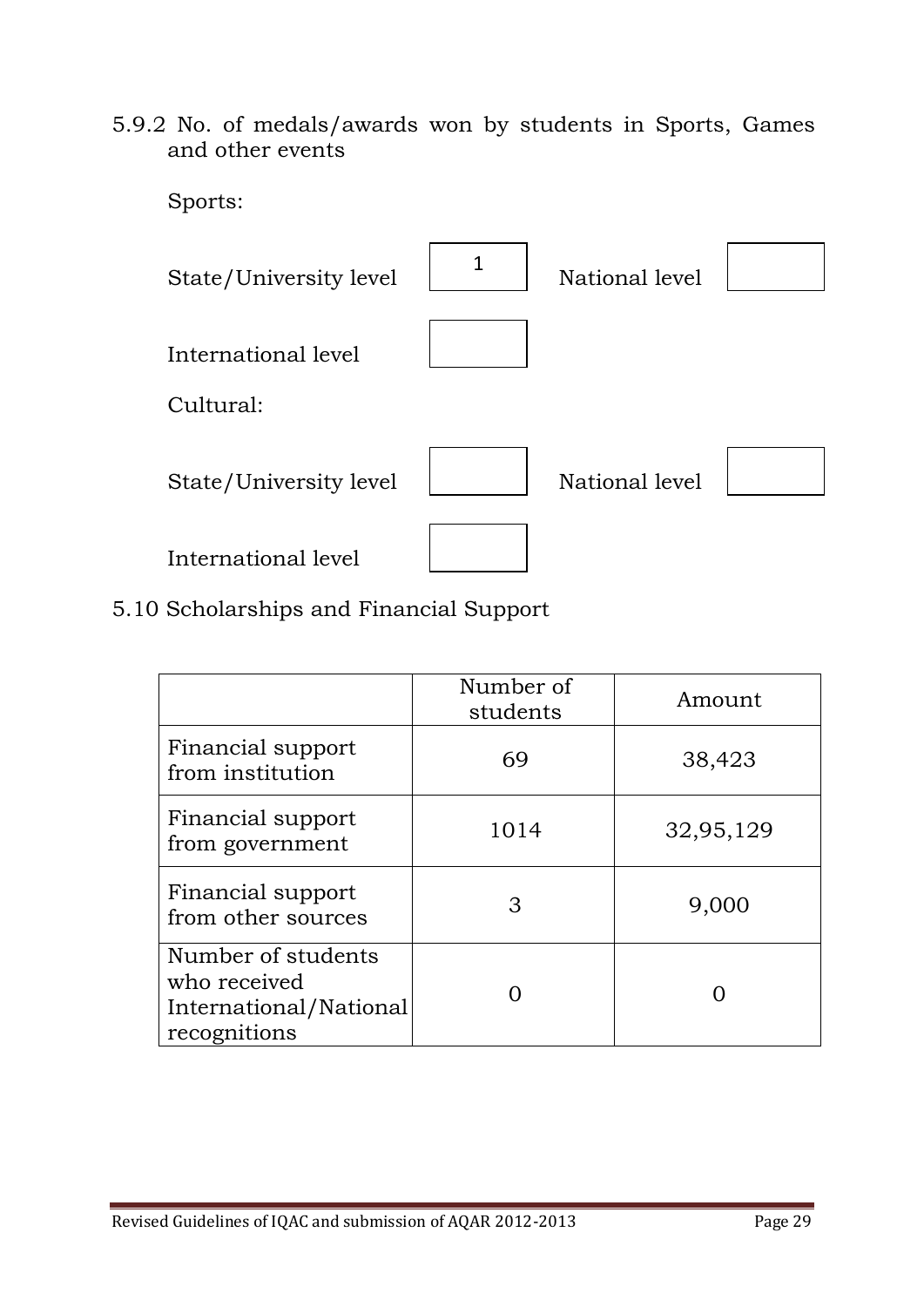## 5.11 Student organized/initiatives

Fairs:



5.13 Major grievances of students (if any) redressed:

NIL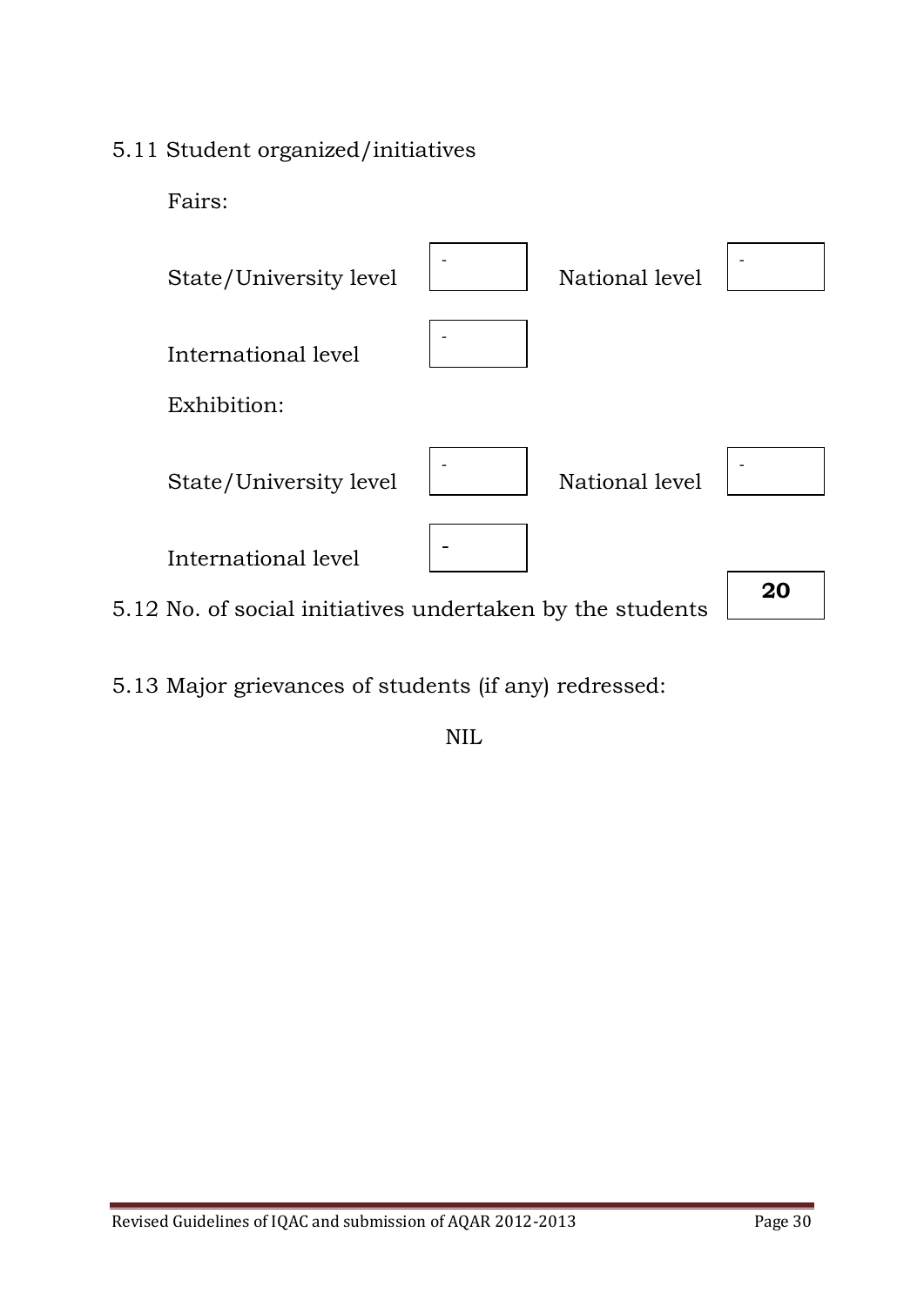#### **Criterion –VI**

#### 6. **Governance, Leadership and Management**

6.1 State the Vision and Mission of the institution

#### VISION

To shape the young learners to aim at success through perfection.

#### MISSION

To promote academic excellence in higher education

To promote communal harmony

To make the students meet the global standards of life

To promote research temperament

#### 6.2 Does the Institution has a management Information System

Yes

- 6.3 Quality improvement strategies adopted by the institution for each of the following:
	- 6.3.1 Curriculum Development
		- 1. Curriculum is designed by the University.
		- 2. The members of staff in University Board of Studies suggest various points for improvement.

## 6.3.2 Teaching and Learning

- 1. Use if ICT
- 2. Facilities made to receive learning source at E-Library.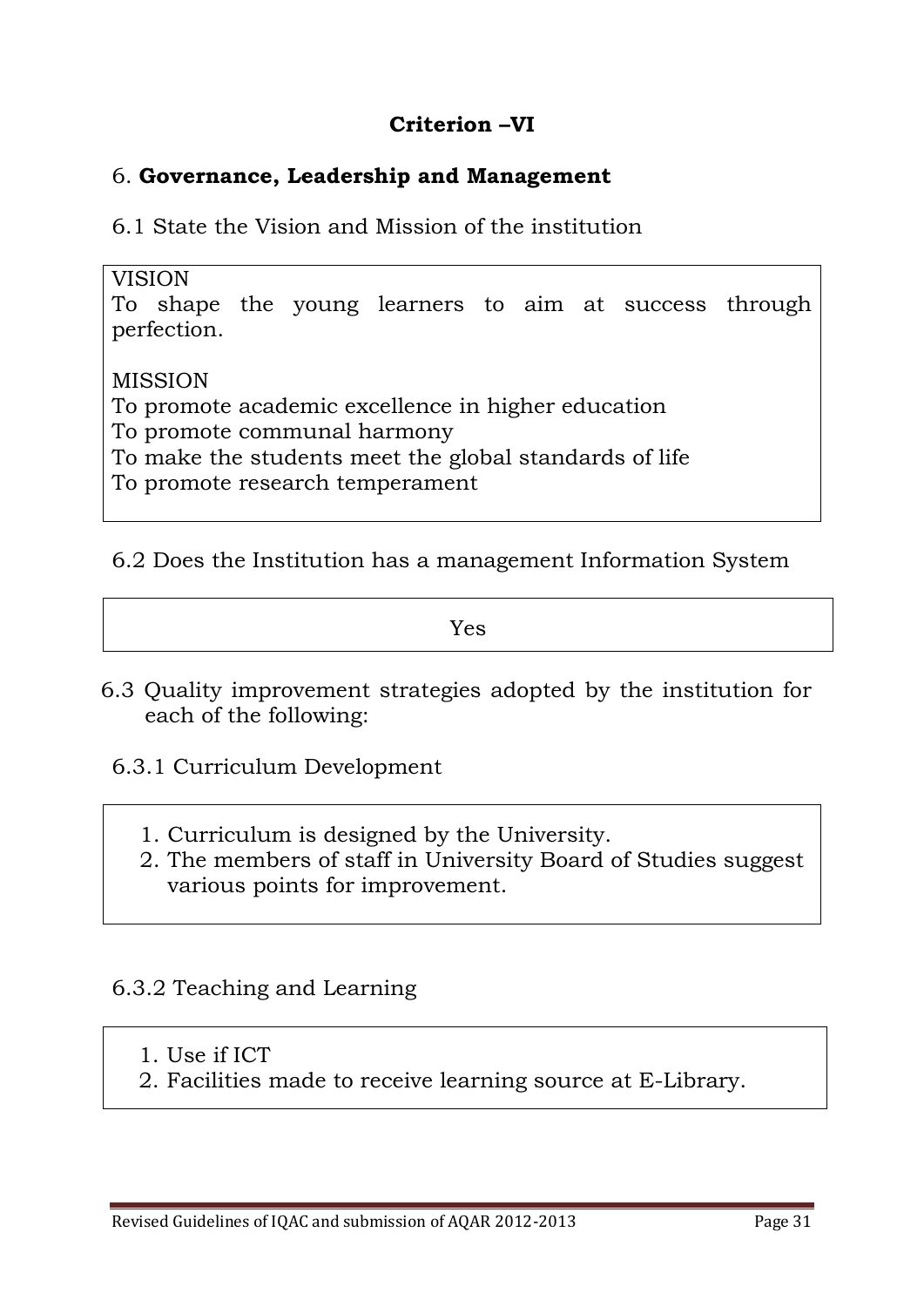#### 6.3.3 Examination and Evaluation

- 1. Different types of class tests and evaluation techniques were adopted at college for quality improvement.
- 2. Internal examinations were conducted as per University norms

#### 6.3.4 Research and Development

- 1. Teachers were encouraged to undertake various research projects.
- 2. They were initiated to present and publish research papers in seminars and conferences.
- 3. Students were encouraged to participate in seminars and present research papers

#### 6.3.5 Library, ICT and physical infrastructure/instrumentation

Library , ICT and Physical infrastructure were enriched by adding new and latest addition of their kind.

#### 6.3.6 Human Resource Management

The regular vacancies which were not sanctioned yet by the government were filled with temporary hands by Management salary in order to facilitate the students.

#### 6.3.7 Faculty and Staff recruitment

- 1. Well qualified Faculty and staff recruited with a sanction from the state government as per requirements.
- 2. Roaster System followed during Faculty and Staff recruitment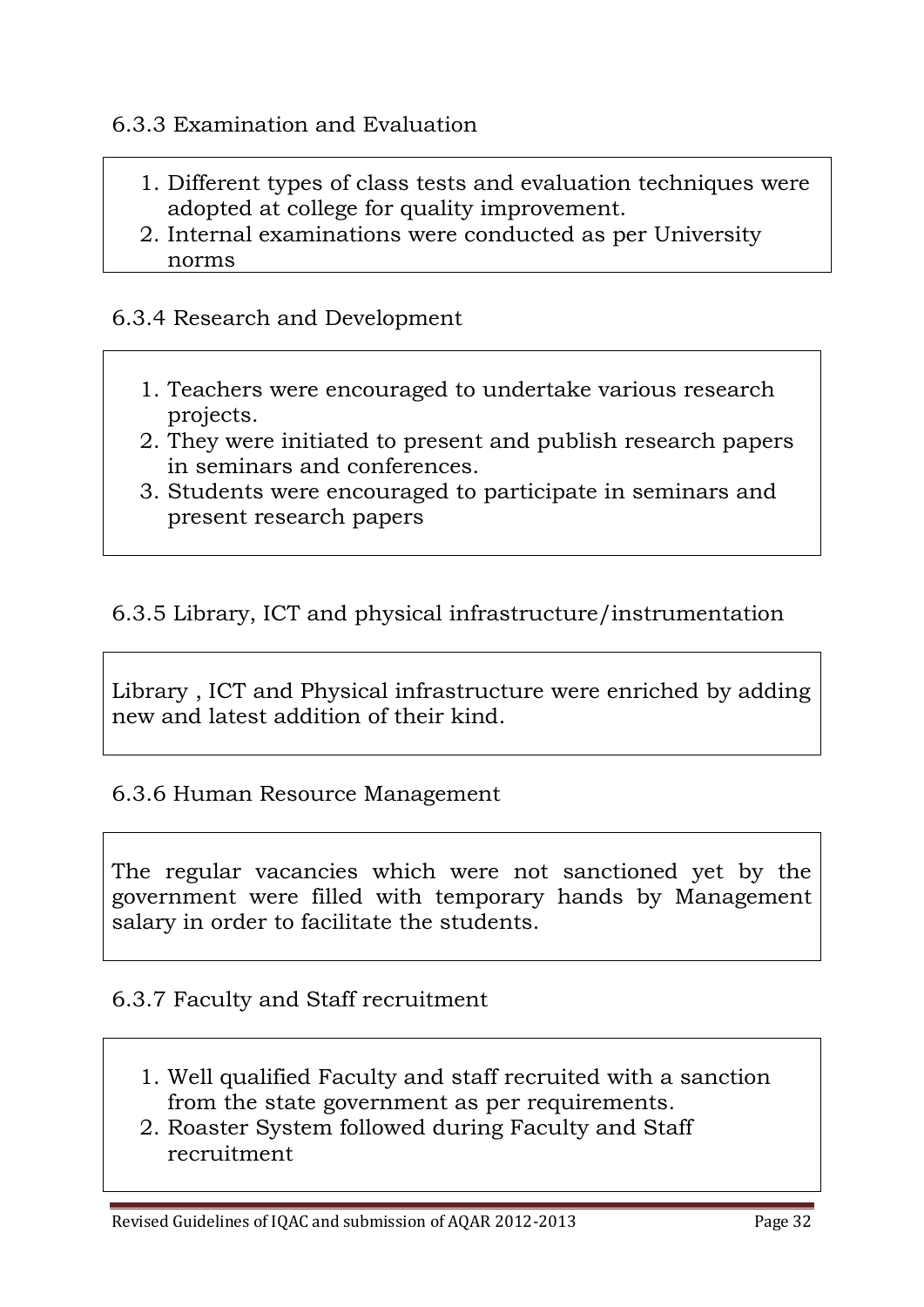## 6.3.8 Industry Interaction /Collaboration

Placement Cell had established a collaboration with Government ITI in teaching various life-oriented and technical courses.

6.3.9 Admission of Students

Admission was done on the basis of merit and reservation policies of the government.

#### 6.4 Welfare schemes for

| Teaching     | Applicable government schemes                                                                                                |
|--------------|------------------------------------------------------------------------------------------------------------------------------|
| Non teaching | Applicable government schemes                                                                                                |
| Students     | Scholarships from government<br>Management Scholarships<br>Sponsors scholarships<br>Free coaching classes<br>Career Guidance |

6.5 Total corpus fund generated



6.6 Whether annual financial audit has been done



 $Y_{\text{es}}$   $\blacksquare$  No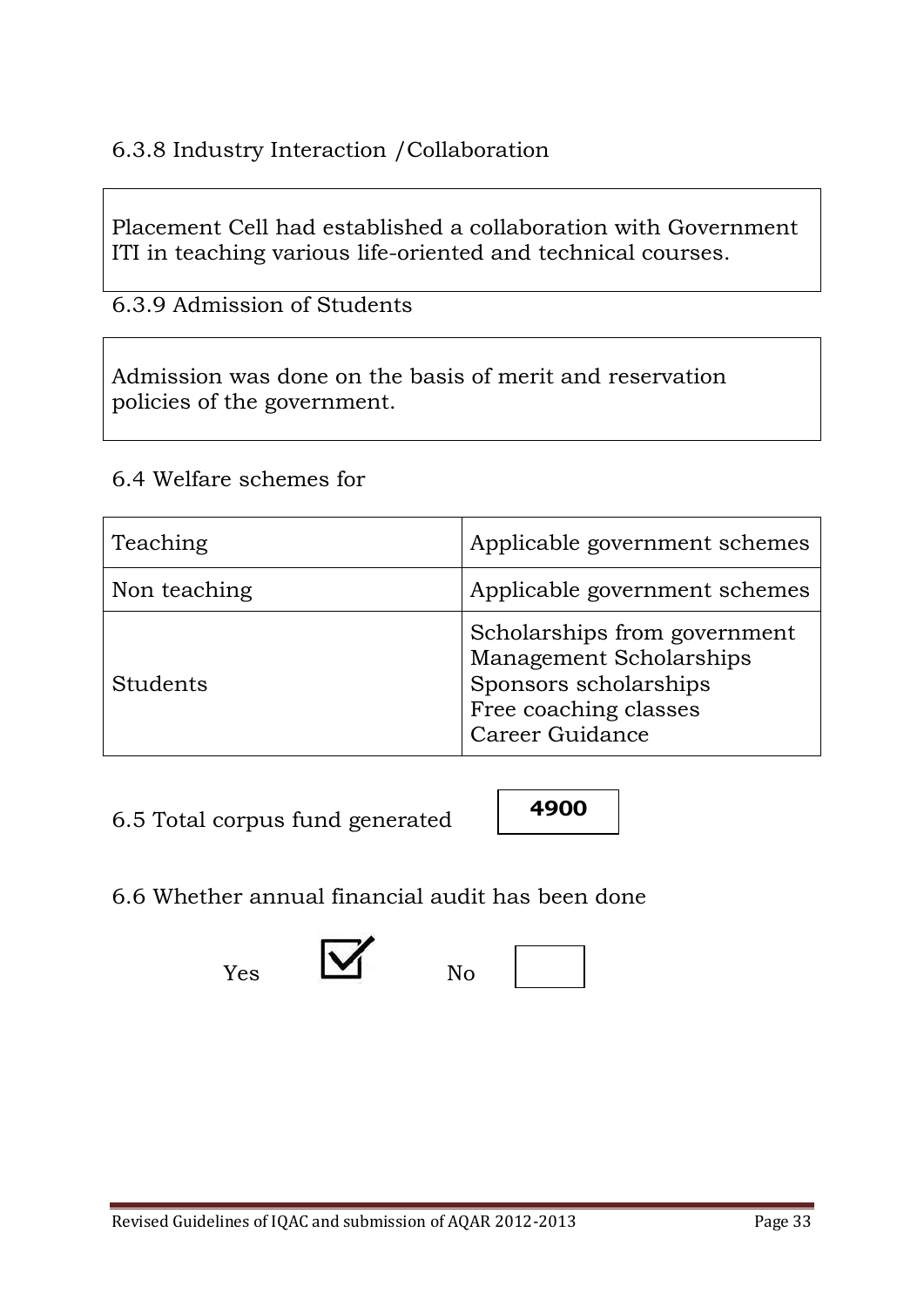6.7 Whether Academic and Administrative Audit (AAA) has been done?

| Audit Type     | External |                                | Internal |                    |
|----------------|----------|--------------------------------|----------|--------------------|
|                | Yes/No   | Agency                         | Yes/No   | Authority          |
| Academic       |          |                                | Yes      | IQAC<br>Management |
| Administrative | Yes      | Govt.<br>Accountant<br>General | Yes      | IQAC<br>Management |

6.8 Does the University/Autonomous College declares results within 30 days

For UG Programmes





6.9 What efforts are made by the University/Autonomous College for Examination Reforms?

The affiliating University regularly implements examination reforms.

6.10 What efforts are made by the University to promote autonomy in the affiliated/constituent college?

Under govt. discussion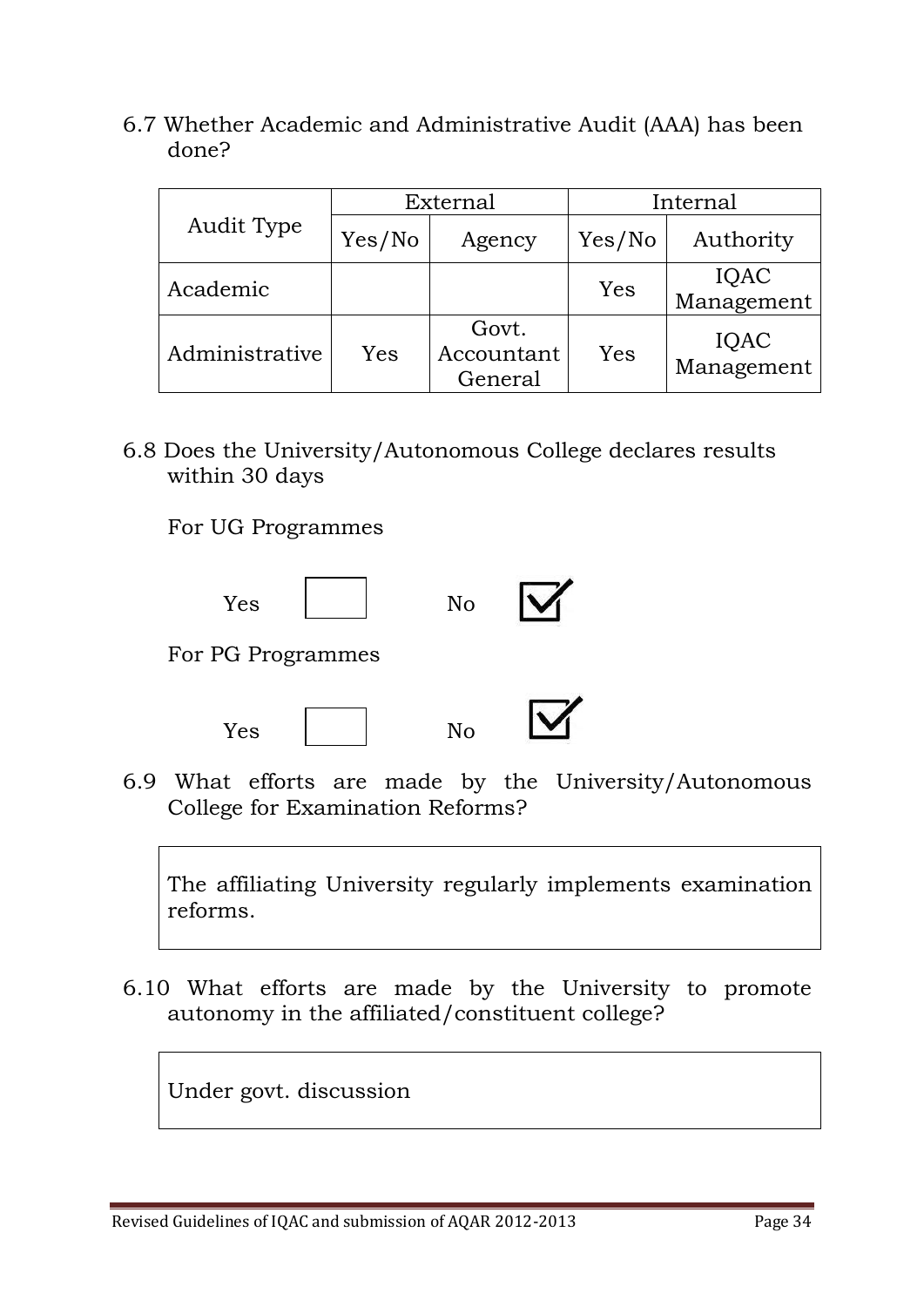6.11 Activities and support from the Alumni Association

- Alumini contribute many in campus development
- They provide financial aid to deserving students

6.12 Activities and support from the Parent –Teacher Association

Parent- Teachers Meeings are conducted every year. PTA offers salary to few temporary staff.

6.13 Development programmes for support staff

The support staff members are encouraged to make use of the facilities provided by the government for their promotions, to avail themselves of the all welfare schemes of government.

6.14 Initiatives taken by the institution to make the campus eco-friendly

The entire campus has been filled with natural beauty and the NSS units are encouraged to plant trees regularly. Many campaigns against plastic were organised.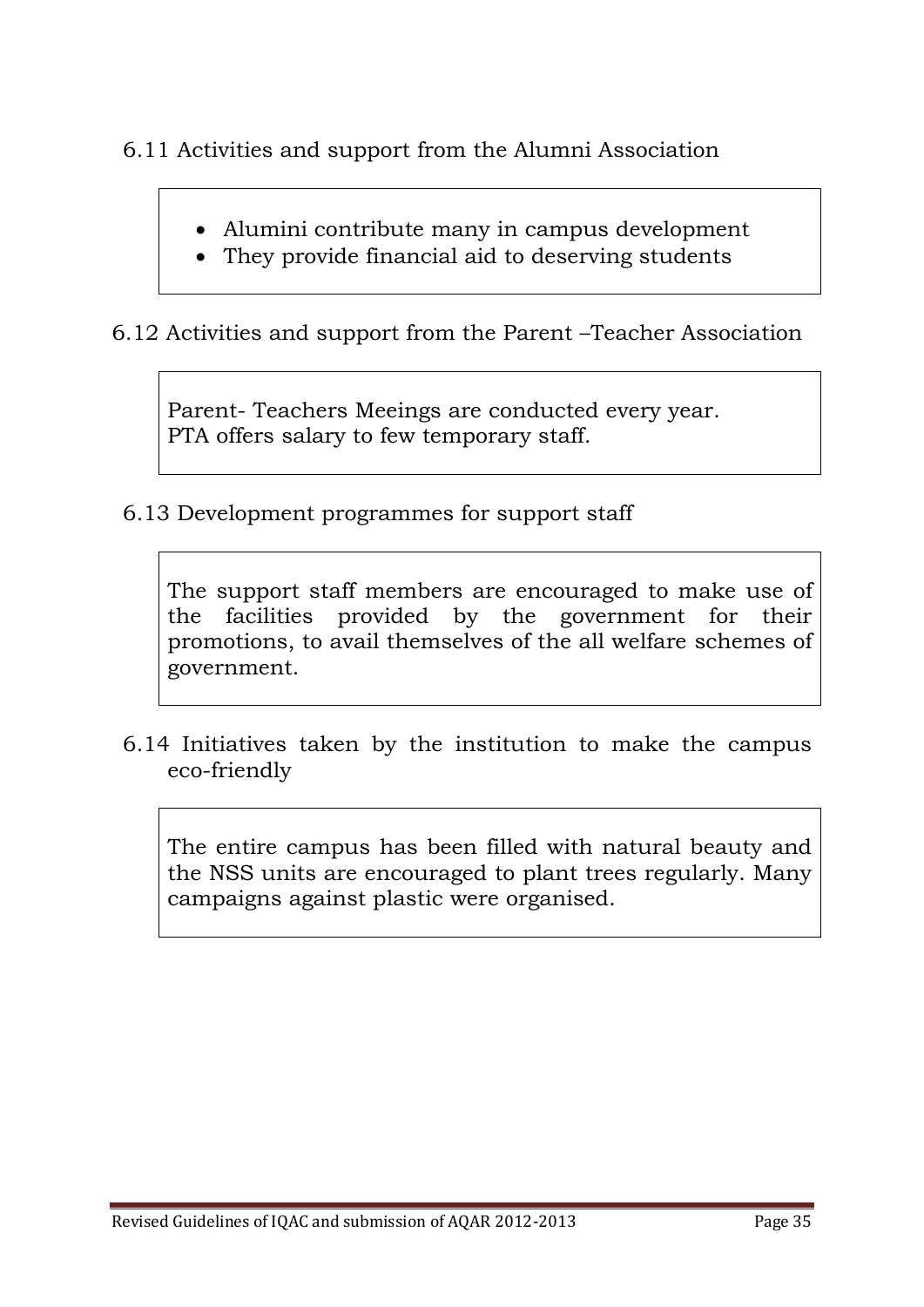#### **Criterion –VII**

#### 7. **Innovations and Best Practices**

- 7.1 Innovations introduced during this academic year which have created a positive impact on the functioning of the institution. Give details.
	- 1. Electronic-via-sharing
	- 2. Computer Training to Office Staff
	- 3. E-Library
	- 4. New Journal Section
	- 5. Smart Classes
	- 6. Establishment of UGC Schemes Office
- 7.2 Provide the Action Taken Report (ATR) based on the plan of action decided upon at the beginning of the year
	- 1. Electronic-via-sharing was introduced
	- 2. Computer Training to Office Staff was given
	- 3. Library Automation was partially made.
	- 4. E-Library was established
	- 5. New Journal Section was provided in the library.
	- 6. Women Toilets were constructed
	- 7. Computer Lab was facilitated with new air-conditioners
	- 8. Renovation was done in Zoology Laboratory
	- 9. A Leach Pit was constructed to maintain hygienic atmosphere.
	- 10.A Power Generator was purchased.
	- 11.Smart Classes were set up to strengthen ICT.
	- 12.Latest Audio Equipments were installed in seminar halls.
	- 13.A separate UGC Schemes Office was established to look after and implement UGC schemes and for further correspondence.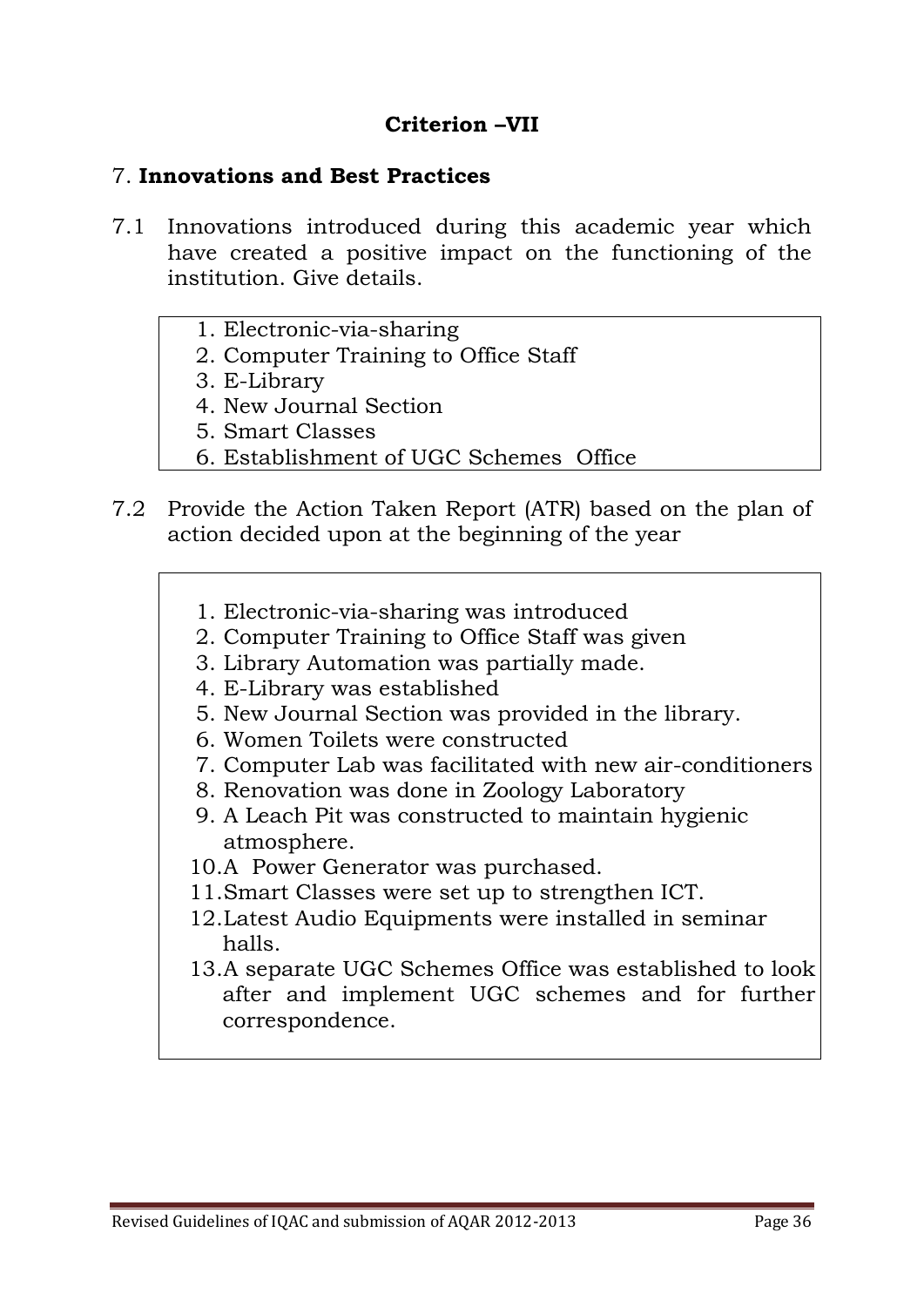- 7.3 Give two Best Practices of the institution (please see the format in the NAAC Self-study Manuals)
	- 1. ICT enabled teaching
	- 2. A certificate course in Self defence art (Silambam) exclusively for girl students to empower them.

\*Provide the details in annexure (annexure need to be numbered as i, ii, iii)

- 7.4 Contribution to environmental awareness/protection
	- NSS units continuously planting trees in the campus area to make it greener.
	- Herbal garden was made to make an awareness on herbal medicine.

## 7.5 Whether environmental audit was conducted?



7.6 Any other relevant information the institution wishes to add. (for example SWOT Analysis)

Students feedback was analysed for further future action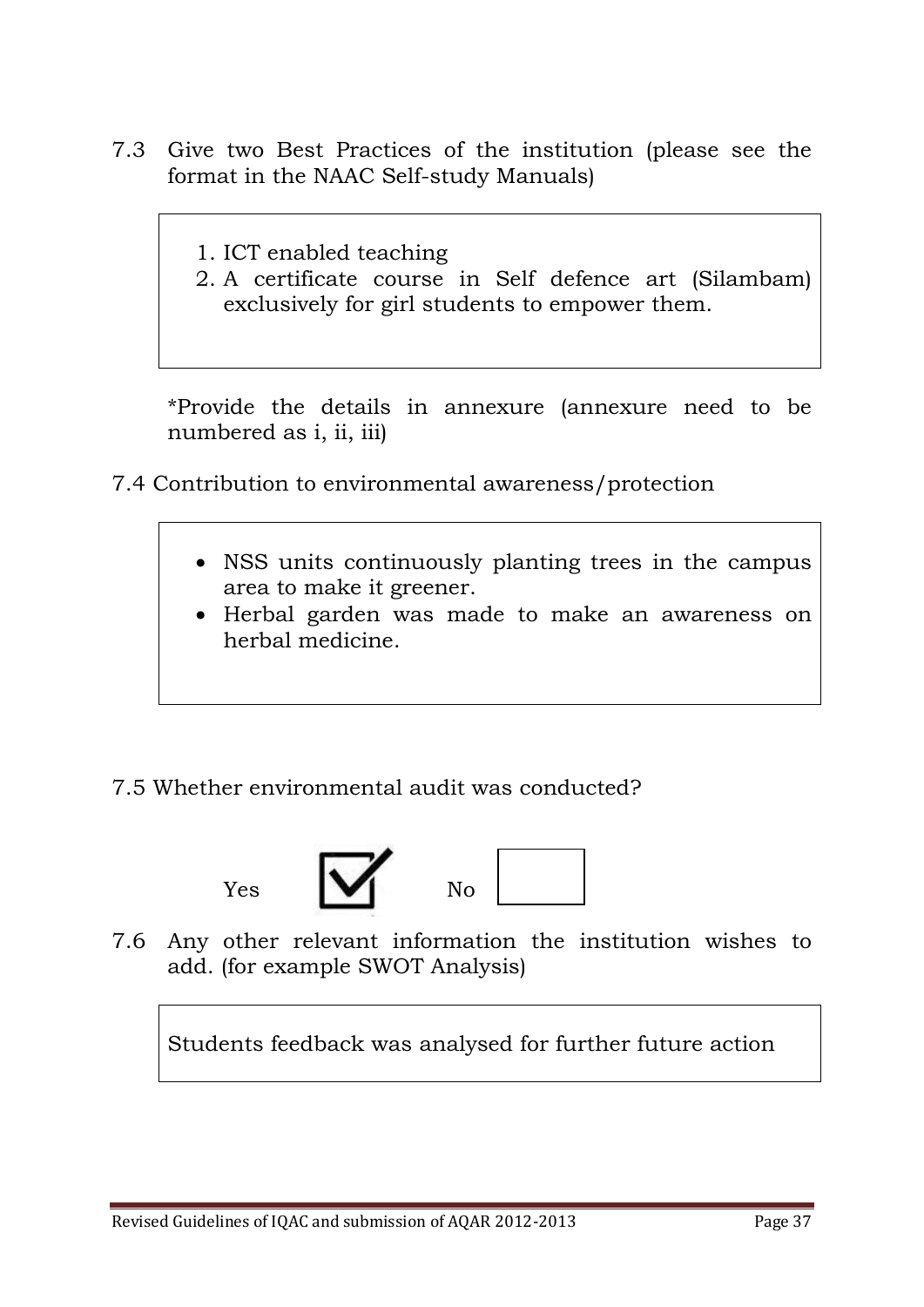#### 8. **Plans of institution for next year**

- 1. Introduction of New Academic Programmes
- 2. New Air Conditioned Seminar Hall
- 3. Library Automation
- 4. Multi-purpose Hall
- 5. Safety Measures in the Dept. of Physical Education
- 6. Toilet Facility for Players
- 7. New Rest Hall and modern toilets for women staff
- 8. Erection of Memorial Pillar
- 9. More Fire-Safety Equipments
- 10. Smart Class in the Dept. of Economics
- 11. Construction of Bath Area in the Dept. of Physical Education

Name Name

R.Johnson Victor Babu, Dr, P.Chinnathambi, Ph.D

*\_\_Sd/-\_\_\_\_\_ \_\_\_Sd/\_\_\_\_\_\_*

Signature of the Coordinator, IQAC Signature of the Chairperson, IQAC

\*\*\*\*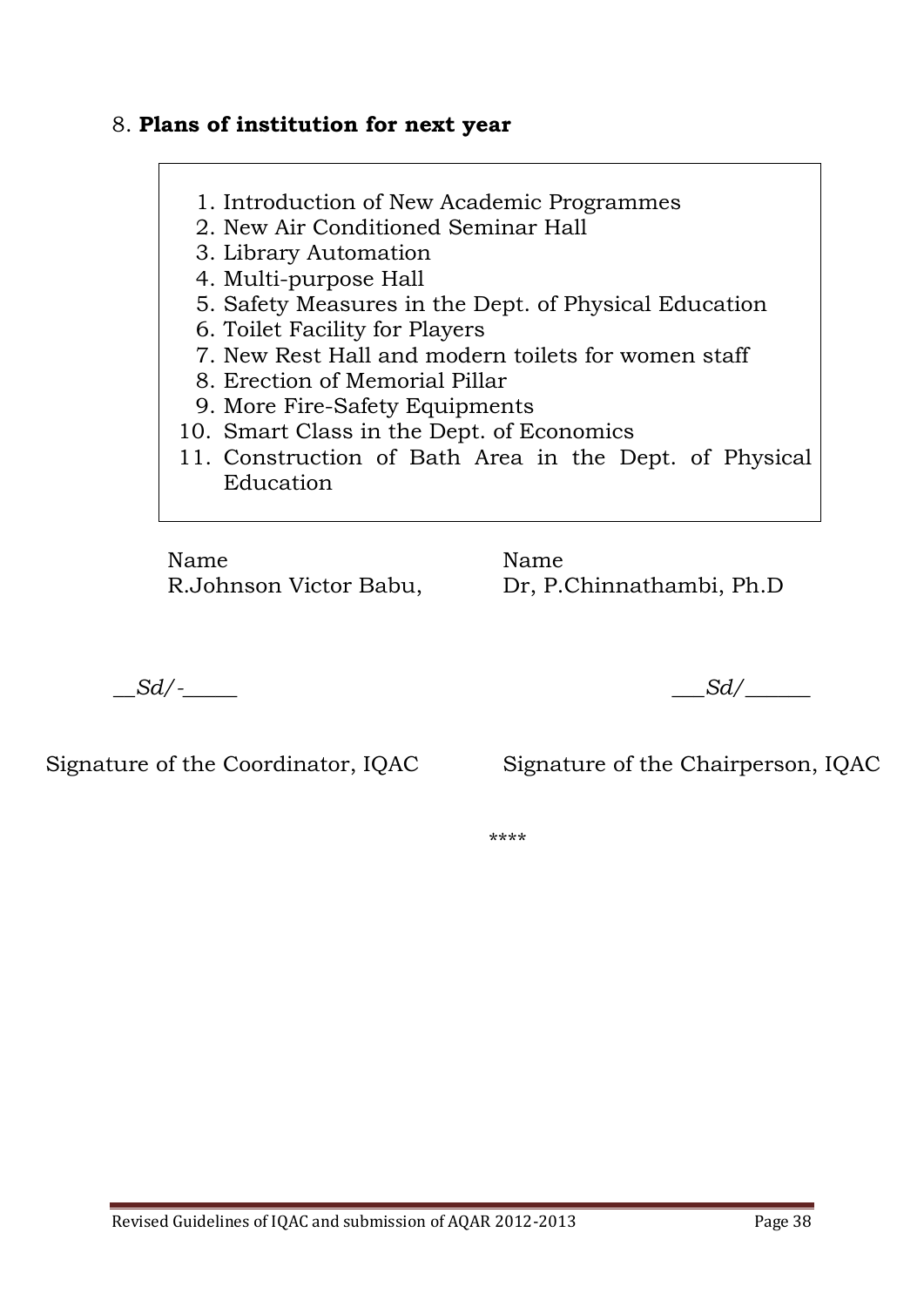## Abbreviations:

| CAS         | Career Advanced Scheme                   |
|-------------|------------------------------------------|
| <b>CAT</b>  | Common Admission Test                    |
| <b>CBCS</b> | Choice Based Credit System               |
| CE          | Centre for Excellence                    |
| <b>COP</b>  | Career Oriented Programme                |
| <b>CPE</b>  | College with Potential for Excellence    |
| <b>DPE</b>  | Department with Potential for Excellence |
| <b>GATE</b> | Graduate Aptitude Test                   |
| <b>NET</b>  | National Eligibility Test                |
| PEI         | Physical Education Institution           |
| <b>SAP</b>  | Special Assistance Programme             |
| SF          | Self Financing                           |
| <b>SLET</b> | State Level Eligibility Test             |
| TEI         | <b>Teacher Education Institution</b>     |
| <b>UPE</b>  | University with Potential Excellence     |
| <b>UPSC</b> | Union Public Service Commission          |

\*\*\*\*\*\*